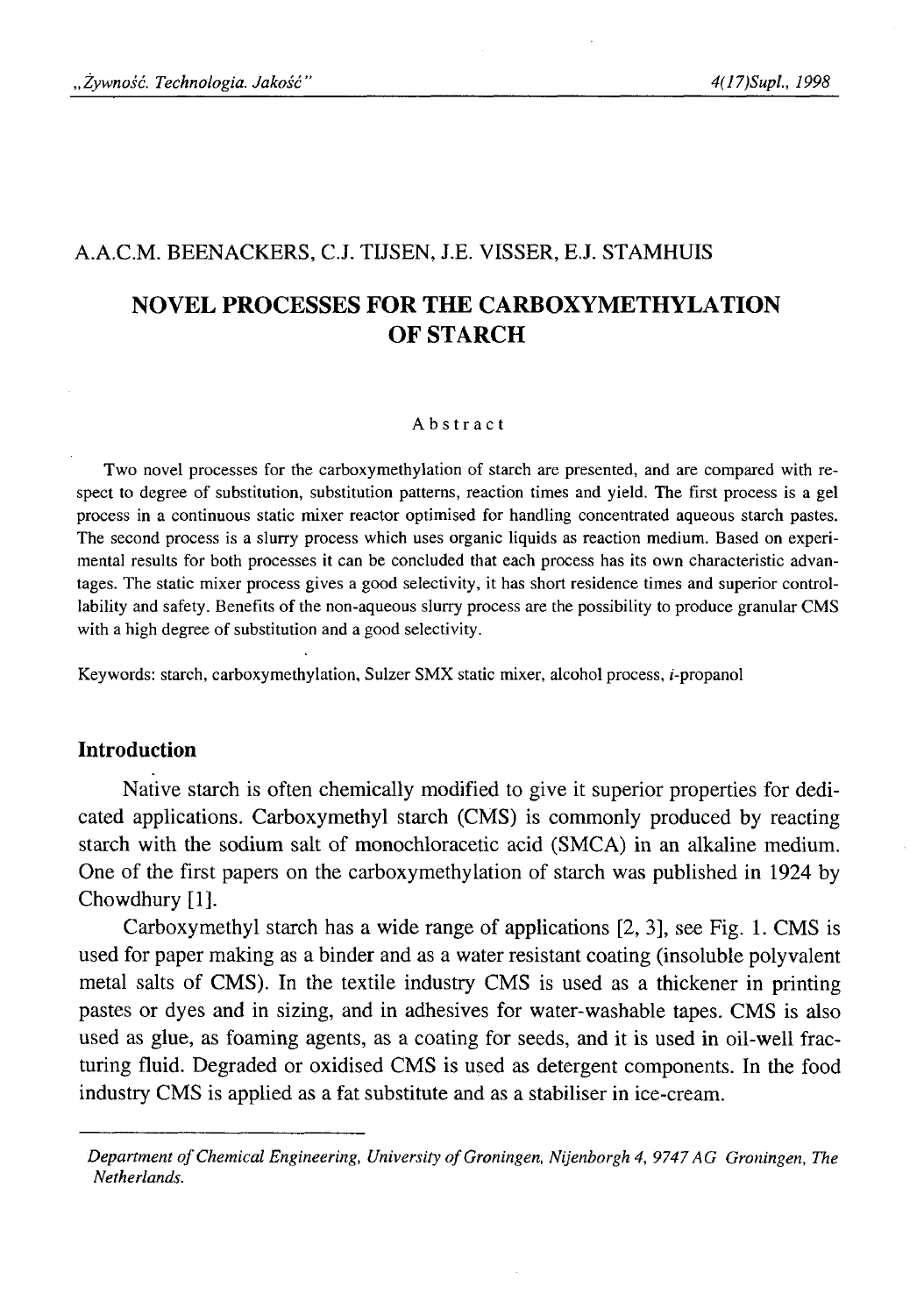An important characteristic of CMS is the degree of substitution, *DS,* which is defined as the average number of substituents per anhydroglucose unit (AGU), the monomer unit of starch. Each AGU has three hydroxyl groups, so the *DS* lies between zero and three.



Fig. 1. Pie diagram of the applications of CMS, after [3].

CMS can be manufactured in several ways. In an aqueous slurry the *DS* of CMS is limited to a value of about 0.03 [3]. At higher *DS* values the granules start to swell in water and become sticky which causes agglomeration. For many applications a *DS >* 0.03 is required. However, for a *DS >* 0.03 the starch granules become cold-water soluble which results in a highly viscous paste.

The traditionally used batch reactor with helical ribbon impeller for handling such a viscous starch paste has poor mixing and heat transfer characteristics. A homogeneous product asks for short mixing times relative to the reaction time. Therefore, a novel continuous reactor for the chemical modification of starch paste was developed in our laboratory [4]. This reactor has static mixing elements which provide good mixing, nearly plug flow behaviour and an enhanced heat transfer. The good radial mixing allows for faster reaction rates  $[5, 6]$  which results in a smaller reactor for the same production capacity. Other important aspects of a static mixer reactor are the good controllability and safety characteristics. We developed this novel type of reactor for the hydroxypropylation [4] and the carboxymethylation of starch [7]. In the static mixer process the starch loses its granular form and the paste has to be dried on a drum dryer to obtain dry CMS flakes.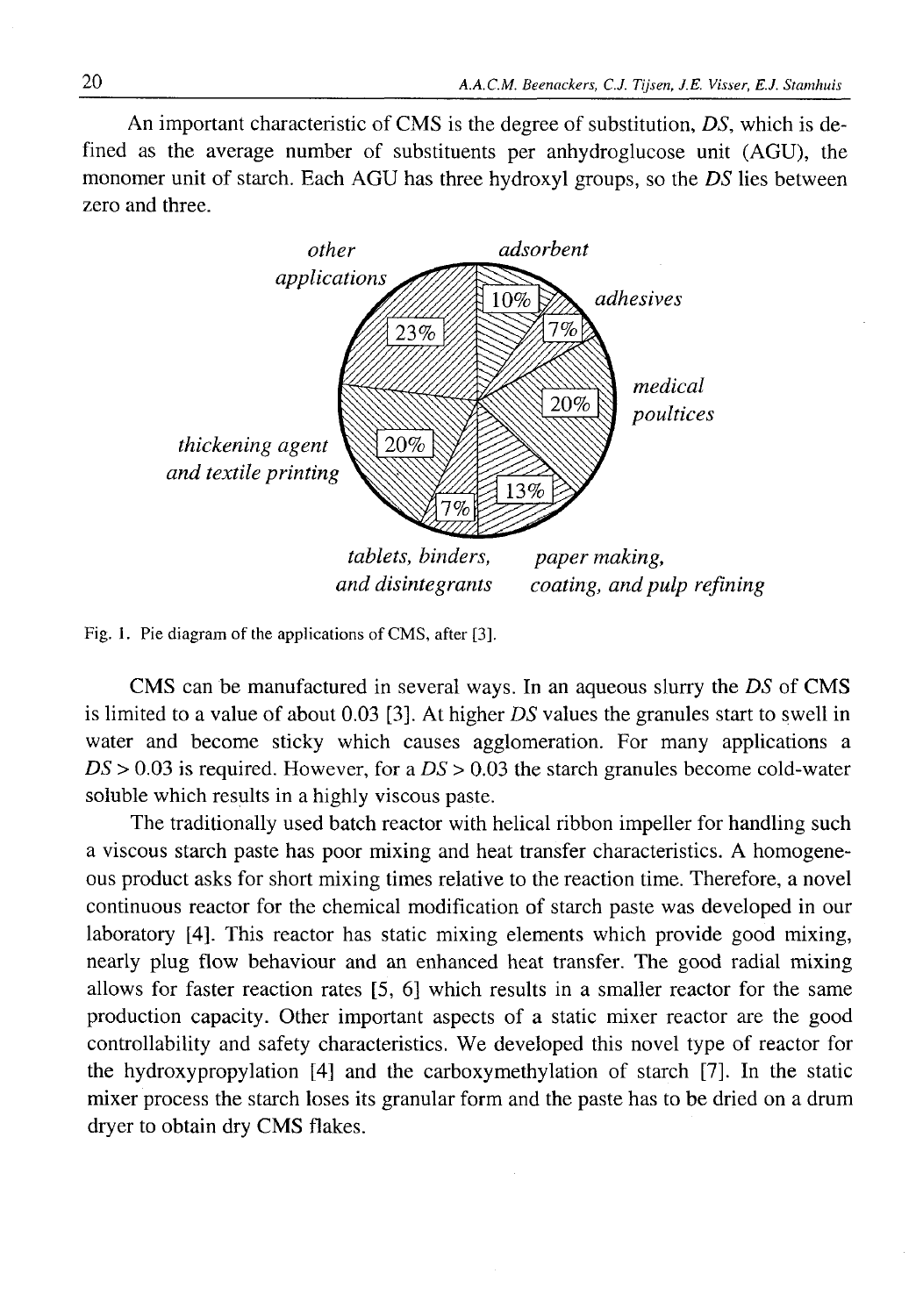To preserve the granular structure of the starch, various processes have been discussed  $[3, 8]$ . When salts are added to an aqueous slurry a  $DS$  of about 0.1 can be reached [8 ]. A slightly higher *DS* for granular CMS can be obtained after cross-linking of the starch [8 ]. In a relatively dry process, the maximum *DS* is 0.5 [3]. As a reactor for this dry process a bag at room temperature, a jacketed blender and a fluidized bed have been proposed [8].

Another process for the production of highly substituted granular CMS uses water-miscible organic liquids as a reaction medium. The organic liquids are used to prevent the gelatinisation of the starch granules and to provide a good reaction medium. This gives the possibility to wash and dry the starch easily, which is difficult when the starch is dissolved.



Fig. 2. Schematic diagrams of the static mixer starch paste process (a) and the non-aqueous batch process (b). (1) Gelatinization of starch; (2) Reactor with static mixing elements; (3) Drying of the starch paste; (4) CMS product (flakes); (5) Non-aqueous slurry batch reactor; (6) Washing; (7) Drying of product; (8) Granular CMS product.

In this paper the novel static mixer starch paste process and the novel nonaqueous slurry process are described. Figure 2 shows the schematic flow diagrams of both processes. The advantages and disadvantages of both processes are discussed by comparing the results obtained with these processes.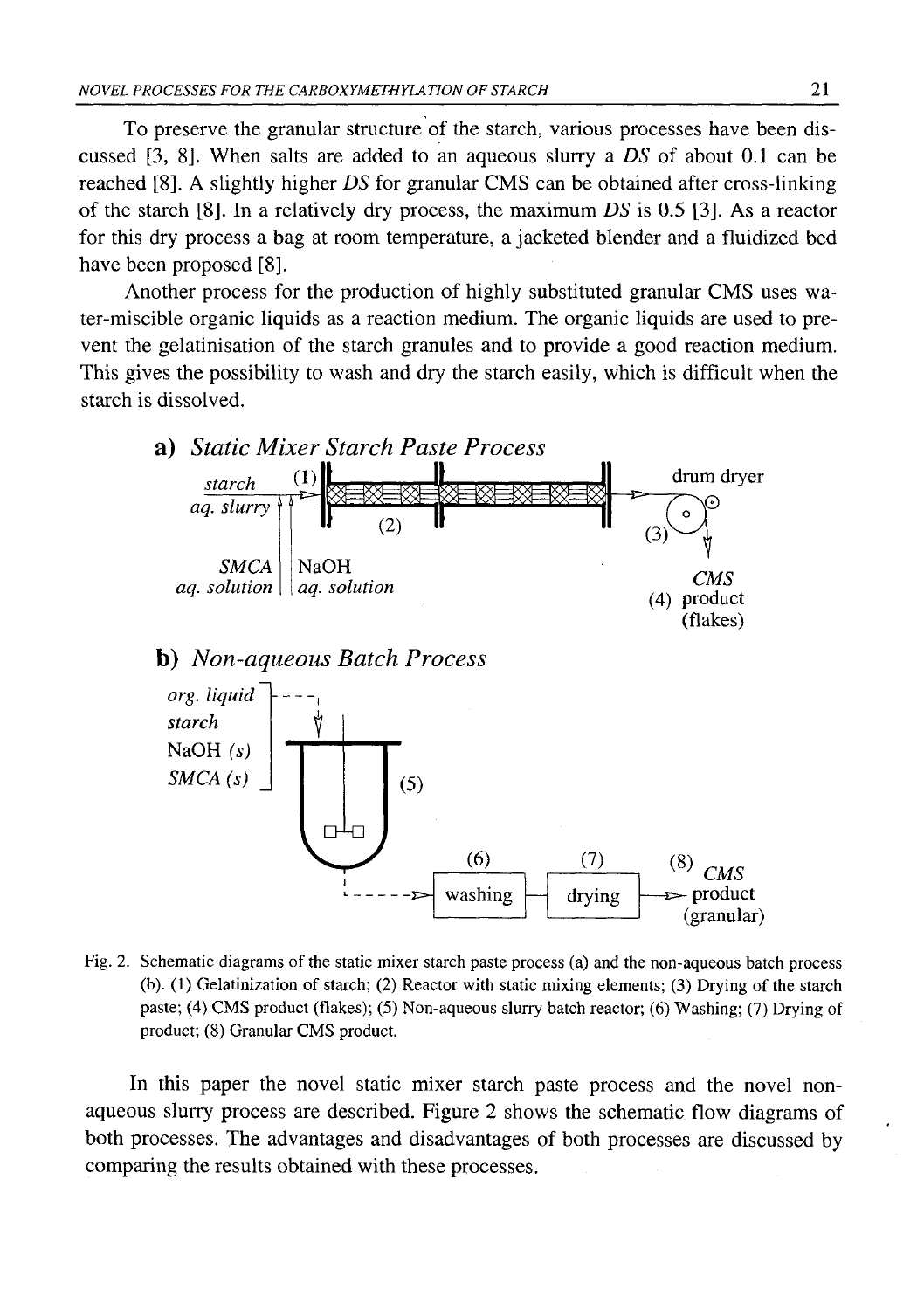### **Theory**

## *Reaction equations*

NaOH added to a solution or a slurry of starch gives the following equilibrium reaction with the hydroxyl groups of the starch:

$$
ROH + Na^{+}OH^{-} \leftrightarrow RO^{-}Na^{+} + H_{2}O
$$
 (1)

The activated form of the starch hydroxyl groups,  $RO<sub>1</sub>$ , is more reactive than the inactivated form ROH [9]. The main reaction is the carboxymethylation of starch:

$$
CICH_2COO^- Na^+ + RO^- Na^+ \rightarrow ROCH_2COO^- Na^+ + Na^+ Cl^-
$$
 (2)

SMCA can also react with OH', resulting in a competitive side reaction:  $CICH_2COO^-$  Na<sup>+</sup> + Na<sup>+</sup> OH<sup>-</sup>  $\rightarrow$  HOCH<sub>2</sub>COO<sup>-</sup> Na<sup>+</sup> + Na<sup>+</sup> Cl<sup>-</sup> (3)

SMCA can also react with water, but in an aqueous solution the hydrolysis with OH' dominates relative to H<sub>2</sub>O for  $c_{OH^-} > 0.0016$  kmol/m<sup>3</sup> [10].

Because in both the main and the side reaction СГ is formed, the conversion of SMCA  $(A)$ ,  $\zeta_A$ , can be calculated from the chloride production:

$$
\zeta_A = 1 - \frac{n_A}{n_{A_0}} = \frac{n_{Cl} - n_{Cl_0}}{n_{A_0}}
$$
(4)

The selectivity of SMCA towards the product CMS *(P)* follows from the experimental *DS* and the number of moles CI<sup>-</sup> formed  $(n_{Cl} - n_{Cl_0})$ :

$$
\sigma_p = \frac{n_P}{n_{A_0} - n_A} = \frac{n_{AGU}}{n_{Cl} - n_{Cl_0}} DS
$$
\n(5)

The yield of the product CMS, *r\p,* is the ratio of the *DS* and the theoretical *DS, DSt,* which is the *DS* at 100% selectivity and conversion based on the lowest molar amount of the reagents added (SMCA or NaOH):

$$
\eta_p = \begin{cases} \text{if } n_{\text{NaOH}} \ge n_A & DS_t = n_{A_0}/n_{\text{AGU}} & \eta_P = \sigma_P \zeta_A \\ \text{if } n_{\text{NaOH}} < n_A & DS_t = n_{\text{NaOH}_0}/n_{\text{AGU}} & \eta_P = \sigma_P \zeta_{\text{NaOH}} \end{cases} \tag{6}
$$

## *Substitution patterns of CMS*

The mole fractions of mono-, di- and tri-substituted AGU were measured with HPLC. However, the technique is not sensitive enough to determine on which C-atom the carboxymethyl groups are situated. Spurlin [11] developed a 'rate of reaction' model which predicts these mole fractions as a function of the *DS* on the basis of three relative reaction rate constants  $k_2$ ,  $k_3$  and  $k_6$  for the hydroxyl groups on carbon number C-2 , C-3 and C-6 .

Because the position of the carboxymethyl groups is unknown it is impossible to discriminate between  $k_2$ ,  $k_3$  and  $k_6$ . Therefore, the  $k$  values are given subscripts  $a$ ,  $b$  and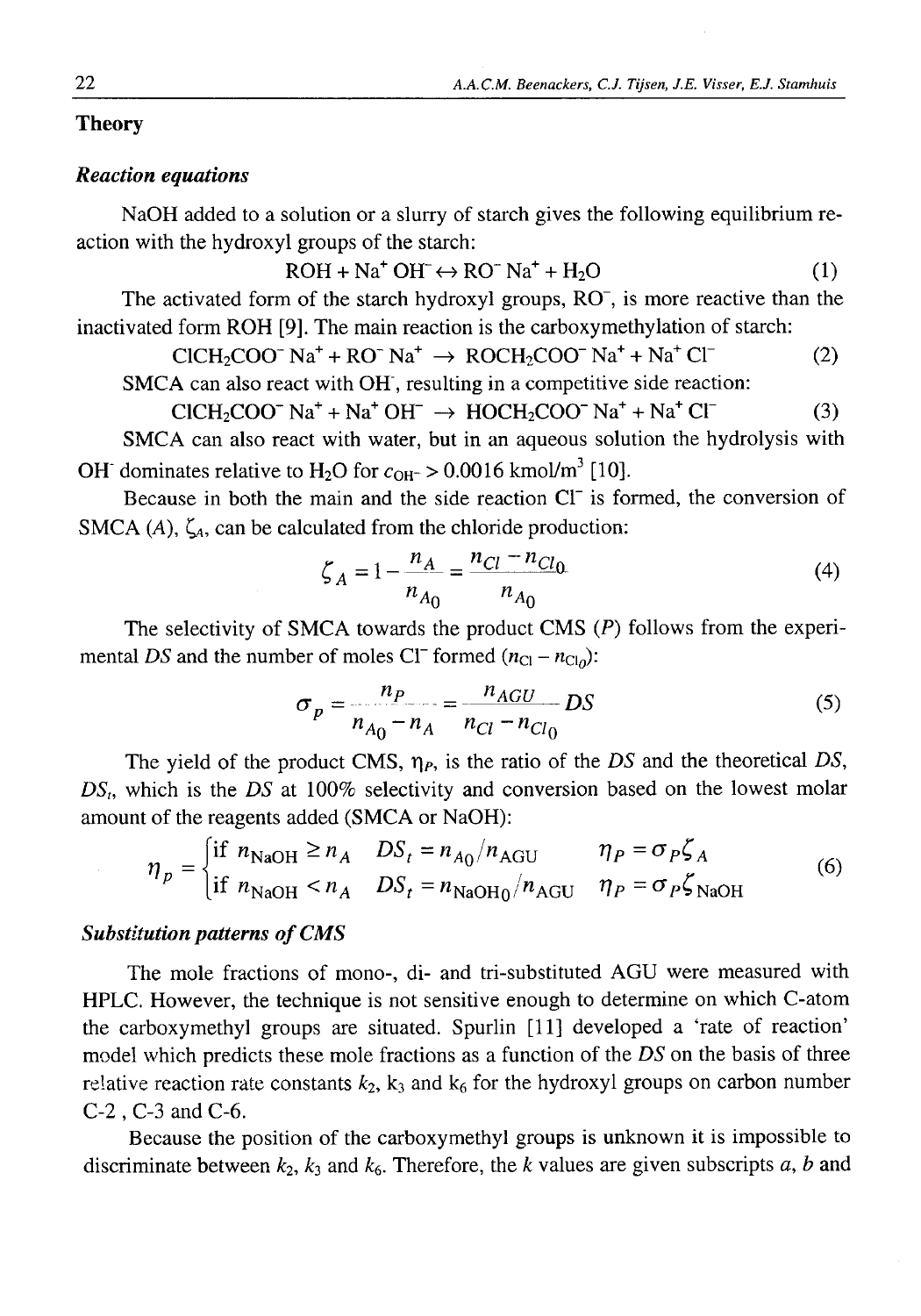c. The three *k*-values can be determined separately only if experimental *DS* values are obtained in the full range from zero till three.

## **Experimental**

## *Materials*

Food grade quality potato starch, a slightly oxidised potato starch (Perfectamyl A-4692, AVEBE) and technical grade powder sodium monochloroacetate (SMCA) (Akzo-Nobel, Arnhem, The Netherlands) were a gift of AVEBE (Foxhol, The Netherlands). Elemental analysis of the SMCA showed that the contents of C, Cl, H and Na were  $99.4 \pm 0.3$  wt%,  $99.9 \pm 0.2$  wt%,  $100.6 \pm 1.7$  wt% and  $99.9 \pm 0.2$  wt% of the pure values, respectively  $(n_r = 2)$ . The molar ratio of chloride and SMCA, was found to be  $n_{\text{Cl}}$ - /  $n_{\text{SMCA}} = 0.68 \times 10^{-3}$ . H<sub>2</sub>SO<sub>4</sub> used in the eluens of the HPLC analysis was of analytical grade.

## *Paste process*

For the kinetic experiments in a batch reactor the starch was washed three times with demineralised water and dried in a vacuum oven at 55°C to a moisture content between 10-15 wt%. Native starch was used at low concentrations only  $(c<sub>AGU</sub> \le 0.3$  $kmol/m<sup>3</sup>$ . For higher concentrations Perfectamyl was used. For experiments in the static mixers native potato starch from AVEBE was used. The concentration of NaOH in the NaOH-solution (33 wt%, technical grade, Chemproha) was always measured after dilution by titration with 1 N HC1 (Titrisol, Merck). The HC1 used for hydrolysis of the starch prior to HPLC analysis was of analytical grade.

## *Non-aqueous batch process*

Before use, starch was washed three times with demineralised water and dried in a vacuum oven at 55°C to a moisture content between 10-15 wt%. NaOH pellets were of analytical grade. Dehydrated technical grade  $i$ -propanol with a purity  $>99\%$  was used (Acros Chemica, Geel, Belgium). Ethanol, 96% pure, and acetone were both of technical grade. The other organic solvents, *i.e.* methanol, *n*-propanol, *n*-butanol, *s*-butanol and  $t$ -butanol, were of analytical grade.  $H_2SO_4$  used for hydrolysis of the starch and BaOH2 used for neutralisation of the HPLC samples were of analytical grade.

## *Experimental set-up for the paste process*

The carboxymethylation of starch in aqueous solution was carried out in a batch reactor and in two continuous static mixer reactors of different scale (Static Mixer 1 and  $2$ ).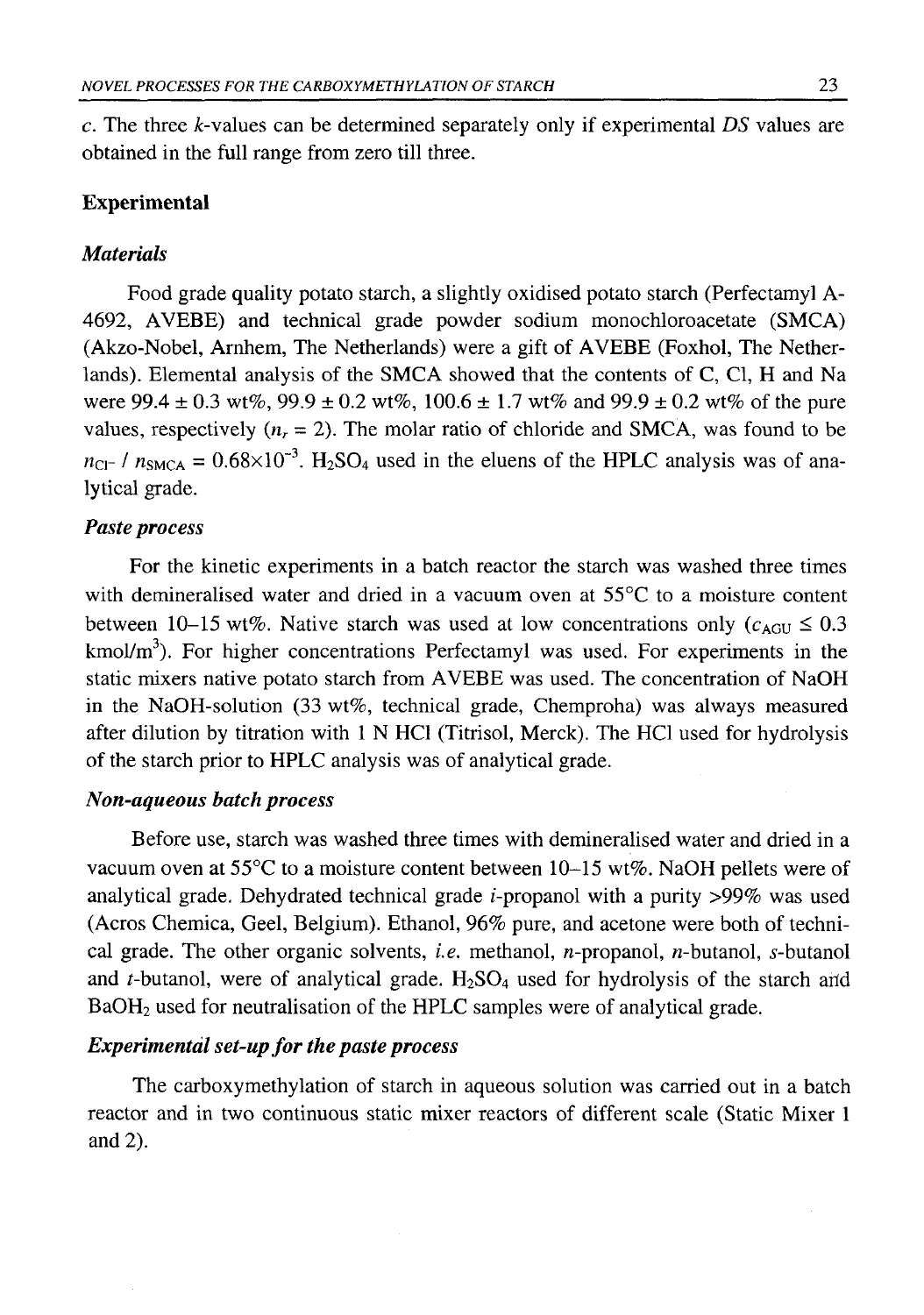## *Batch reactor*

A jacketed stainless steel batch reactor with a volume  $V_r \approx 0.7 \times 10^{-3}$  m<sup>3</sup> and a stirrer with two turbine impellers ( $D_{st}/D_{BR} \approx 0.5$ ) was used for the batch experiments. Native potato starch was used at concentrations up to  $c_{AGU} \le 0.3$  kmol/m<sup>3</sup>. At higher starch concentrations the reaction mixture became too viscous, resulting in poor mixing of the reaction mixture. The use of a slightly oxidised potato starch (Perfectamyl) made it possible to use starch concentrations in the batch reactor of at least  $c_{\text{AGU}} = 1.9$ kmol/m<sup>3</sup>. For  $c_{\text{AGU}} = 0.3$  kmol/m<sup>3</sup> Perfectamyl proved to have the same reactivity as native potato starch.

The experimental procedure was as follows. A weighed amount of starch with known moisture content together with a weighed amount of milliQ water was stirred in a beaker until no starch lumps could be seen. The beaker was closed with a lid and placed in a waterbath of about 90 °C. The starch slurry was stirred at 5 rps. After 15 minutes the starch started to gelatinise and the starch solution was stirred at 17 rps at 90°C during 45 minutes. The starch solution was weighed to determine the amount of evaporated water before pouring it into the batch reactor. The beaker was weighed again to determine the amount of starch solution in the reactor. Then a specific amount of SMCA powder was added together with a specific amount of water to reach the desired concentrations. The starch solution was brought to the desired reaction temperature with a thermostatic bath (Haake F3-S) which controlled the temperature in the reactor. The reactor was flushed with  $N<sub>2</sub>$  to remove  $O<sub>2</sub>$  and  $CO<sub>2</sub>$ . The reaction was started by adding a specific amount of 33 wt% NaOH solution to the reactor with a 50 ml syringe. Sampling took place by suction of 5-20 ml of the reaction mixture into a 50 ml syringe with an extended nozzle and quenching in 100 ml 0.25 M HNO<sub>3</sub>.

## *Small scale static mixer*

Static Mixer 1 is a small tubular reactor  $(D<sub>r</sub> = 27.3$  mm and  $L/D<sub>t</sub> = 49$ ) filled with Sulzer SMX static mixing elements (see Fig. 3). Previously, it was used for the hydroxypropylation of starch [4]. For more details on this equipment and procedures, see  $[4, 7, 12]$ .

Here the operation of the static mixer and some reactor features are discussed briefly. The starch slurry (with  $\approx 12$  wt% SMCA) was mixed with a 4.00 M  $\approx 38$  wt% SMCA-solution and a 11.2 M  $\approx$ 33 wt% NaOH-solution in a pre-mixer (1) consisting of 10 Sulzer DN4 static mixing elements. A few seconds after leaving the pre-mixer the starch is gelatinised completely giving a viscous starch paste. Then the starch paste is heated to the desired temperature in a microwave heating section (2). The microwave oven (2.45 GHz) is amplitude controlled and has a tuning facility to maximise the coupling between the microwaves and the starch paste (3a).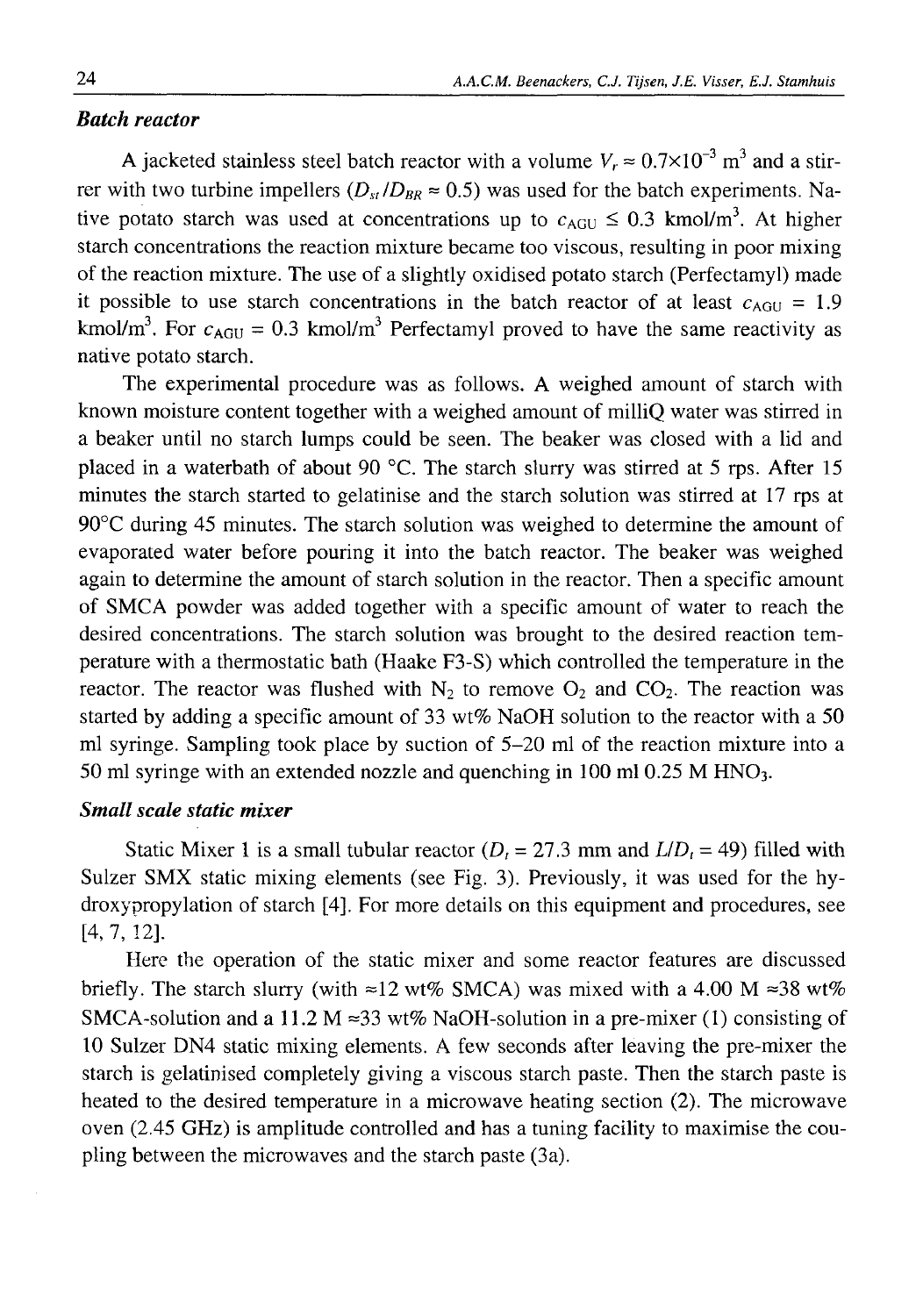

Fig. 3. Experimental setup of Static Mixer 1; (1) Pre-mixer: Sulzer SMX DN4 *(D, =* 4.8 mm); (2) Microwave heating section; (3) Microwave generator (microwave tuning (3a)); (4) Measurement sections (M1-M5); (5) Sampling point; (6) Temperature and pressure measurement; (7) Reaction section (Sulzer SMX DN25;  $D<sub>i</sub> = 27.3$  mm); (8) Pneumatic valve.

The reactor consists of measurement (4) and reaction sections with Sulzer SMX DN25 static mixing elements (7). The temperature and pressure of the starch paste are measured in the measurement sections (6). A pneumatic valve at the end of the reactor (8 ) allows for sufficient pressure to take a sample from the last measurement section. Sampling (5) takes place through specially designed valves having a cleaning facility. The reaction was quenched with a stainless steel rod, cooled in liquid nitrogen. Subsequent acidification allowed for further handling of the samples.

Static Mixer 1 was originally designed with four reaction sections of the same length. Because the carboxymethylation of starch is an overall second order reaction the initial reaction rate is relatively high. Therefore, the first reaction section was replaced by a section with 7 instead of 14 SMX static mixing elements.

## *Larger scale static mixer*

To investigate the scale-up of the static mixer reactor for the chemical modification of starch a larger static mixer was built with a 2.5 times larger internal diameter than Static Mixer 1 (Static Mixer 2:  $D_t = 67.1$  mm and  $L / D_t = 27$ , see Fig. 4).

This reactor also has the possibility to sample (5) and measure temperature and pressure at several axial locations (6 ). The temperature of the starch paste can be measured at different radial distances and different angles with respect to the static mixing elements. This way, a radial temperature profile could be measured. A homogeneous temperature is important, because alkaline starch pastes are susceptible for thermal degradation.

Most important differences with Static Mixer 1 are the design of the microwave (3, 3a), the increasing lengths of the reaction sections (7) to obtain a steady increase in conversion at the subsequent measurement sections and the rotatable measurement section (M2) with a movable temperature measuring device inside.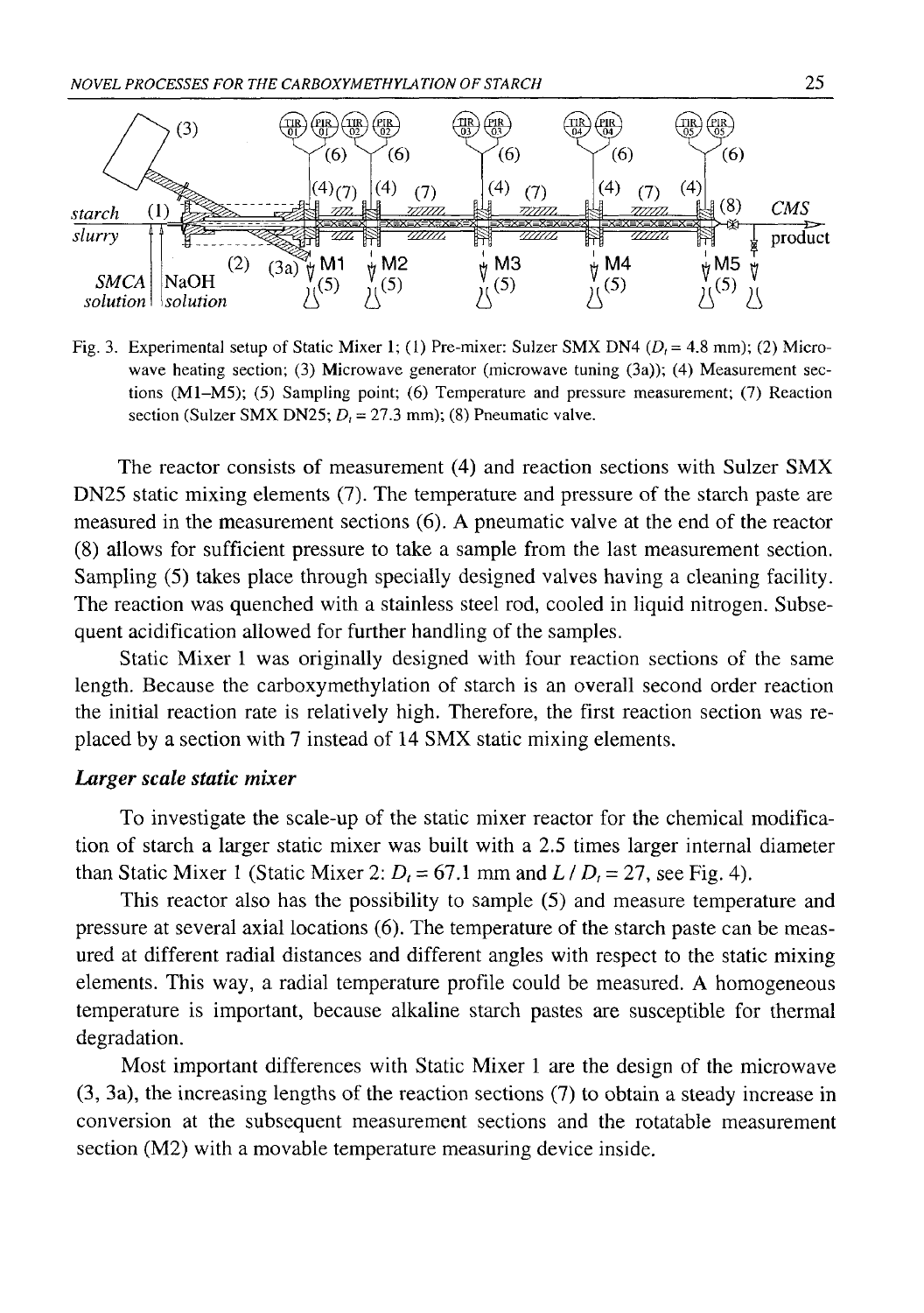

Fig. 4. Experimental setup of Static Mixer 2; (1) Pre-mixer: Sulzer SMX DN4 (*D,* = 4.8 mm); (2) Microwave heating section; (3) Microwave generator (microwave tuning (3a)); (4) Measurement sections (M1-M4); (5) Sampling point; (6) Temperature and pressure measurement; (7) Reaction section (Sulzer SMX DN65;  $D_t = 67.1$  mm); (8) Pneumatic valve.

The reactor can be thermostatted with water which circulates at high velocity through the jackets. With air filled jackets and good isolation the reactor can be operated nearly adiabatically.

## *Experimental set-up for the non-aqueous batch process*

The carboxymethylation of granular starch in the non-aqueous batch process was carried out in two different reactors. In the large reactor the *DS* as function of the time was obtained. The conversion, the selectivity and the granular structure was studied in the small reaction vessels.

## *Large reactor*

The organic liquid was first mixed with a specific amount of water. The granular potato starch and the reaction medium were added in a jacketed batch reactor  $(V_r =$  $1\times10^{-3}$  m<sup>3</sup>), followed by flushing with N<sub>2</sub>. Also during the experiment a N<sub>2</sub> flow was used to prevent reaction of NaOH with  $CO<sub>2</sub>$  from the air. The reactor was equipped with a reflux cooler to prevent the loss of volatile liquid. Typically, after 15 minutes NaOH was added to the reaction mixture. Subsequently, the vessel was heated to the reaction temperature, and left overnight under stirring to assure equilibrium between the starch and the NaOH. The reaction was started by adding powder SMCA. At given times, a small sample was taken from the reaction suspension for analysis. The reaction was stopped by the addition of  $H_2SO_4$ .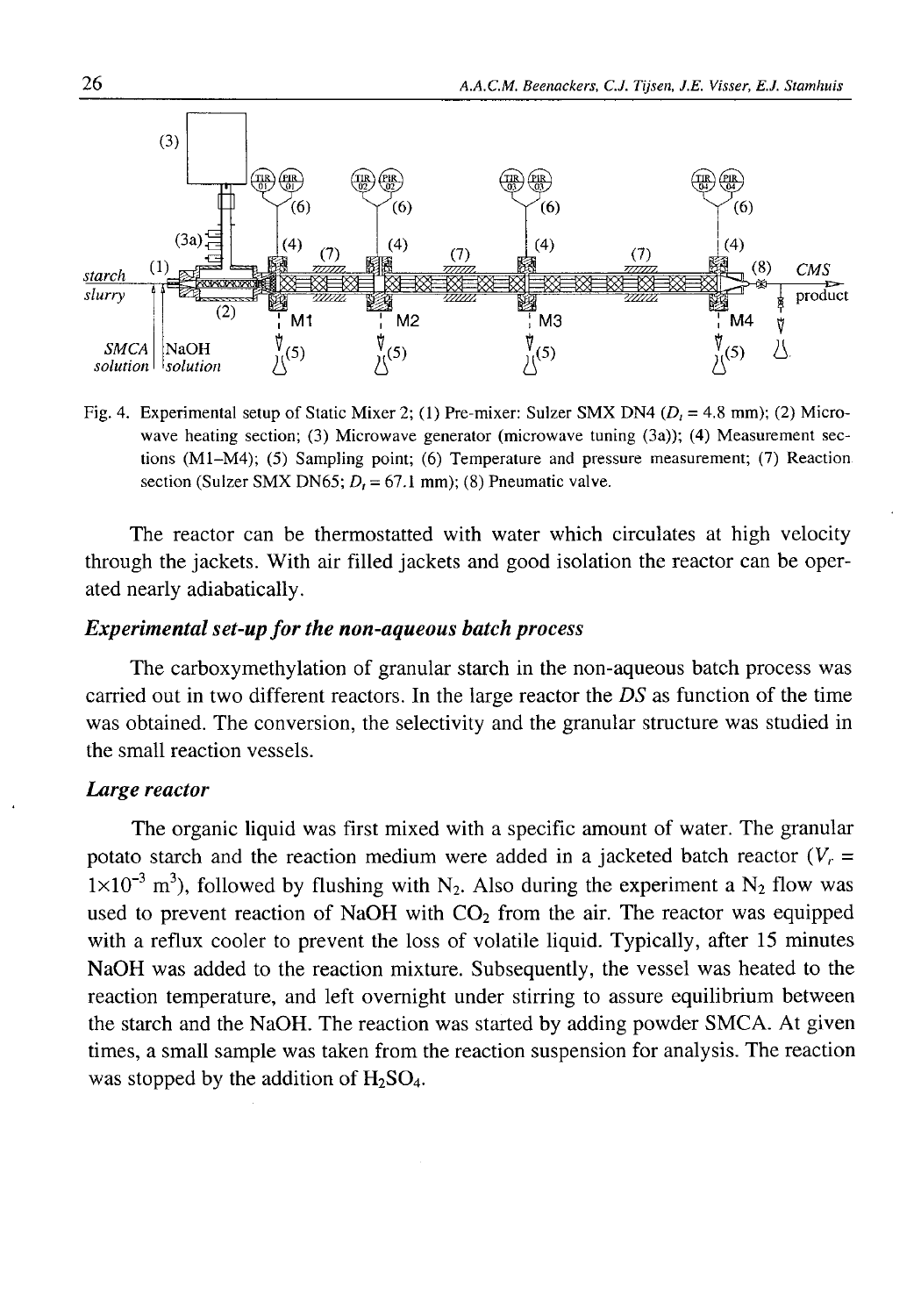### *Small reaction vessels*

Experiments were carried out in magnetically stirred reactors ( $V_r = 25 \times 10^{-6}$  m<sup>3</sup>) placed in a thermostatic bath. First, NaOH pellets were added to the reactor. Then, the granular potato starch and the reaction medium, with a known composition, were mixed in the reaction vessel. Subsequently, the reaction vessels were heated to the reaction temperature and left overnight under stirring to assure equilibrium between the starch and the NaOH. The reaction was started by adding SMCA and stopped by adding  $H_2SO_4$  to the samples.

#### **Analytical procedures**

#### *Degree of substitution*

The degree of substitution, *DS,* of the CMS was determined with HPLC [13, 14]. This technique requires hydrolysis of the starch into glucose units while keeping the carboxymethyl groups intact. Hydrolysis of the CMS gives eight possible molecules: glucose, three mono-CMG, three di-CMG and tri-CMG. For the starch paste process a 1 wt% sample was hydrolysed in 1 M HC1 at 100°C during 4 hours. For the nonaqueous batch process 0.1 g of CMS was hydrolysed with 18 ml of 0.75 M  $H<sub>2</sub>SO<sub>4</sub>$  at  $100^{\circ}$ C for 4 hours, and BaOH<sub>2</sub> was used to neutralise and precipitate the sulphate ions as BaSO<sub>4</sub>.

The hydrolysed samples were injected on two Bio-Rad Aminex HPX-87H ion exclusion columns in series at 65 °C. As eluens  $0.75$  mM H<sub>2</sub>SO<sub>4</sub> was used at a flow rate of 0.5 ml/min. The RI-detection (HP1047A) gave four separate peaks for tri-CMG, di-CMG, mono-CMG and glucose together with peaks for the salt, SMCA, glycolic acid and, if present, organic liquid. The mole fractions  $x_i$  of glucose  $(i = 0)$ , mono-CMG  $(i =$ 1), di-CMG  $(i = 2)$  and tri-CMG  $(i = 3)$  and the *DS* were calculated with the following equations:

$$
x_{i} = \frac{F_{i}A_{i}/M_{i}}{\sum_{j=0}^{3} F_{j}A_{j}/M_{j}} \quad \text{and} \quad DS = \sum_{i=0}^{3} ix_{i}
$$
 (7)

with the response factors:  $F_0 = 1$ ,  $F_1 = F_2 = F_3 = 1.03$  [15], the molecular masses are  $M_0 = 180$ ,  $M_1 = 237$ ,  $M_2 = 294$  and  $M_3 = 351$ , and  $A_i$  are the peak areas in the chromatogram.

### *Chloride analysis*

The amount of chloride,  $c_{\text{Cl-}}$ , was determined by potentiometric titration with 0.1  $M$  AgNO<sub>3</sub> and a combined Ag-electrode (Metrohm 6.0404.100) [16].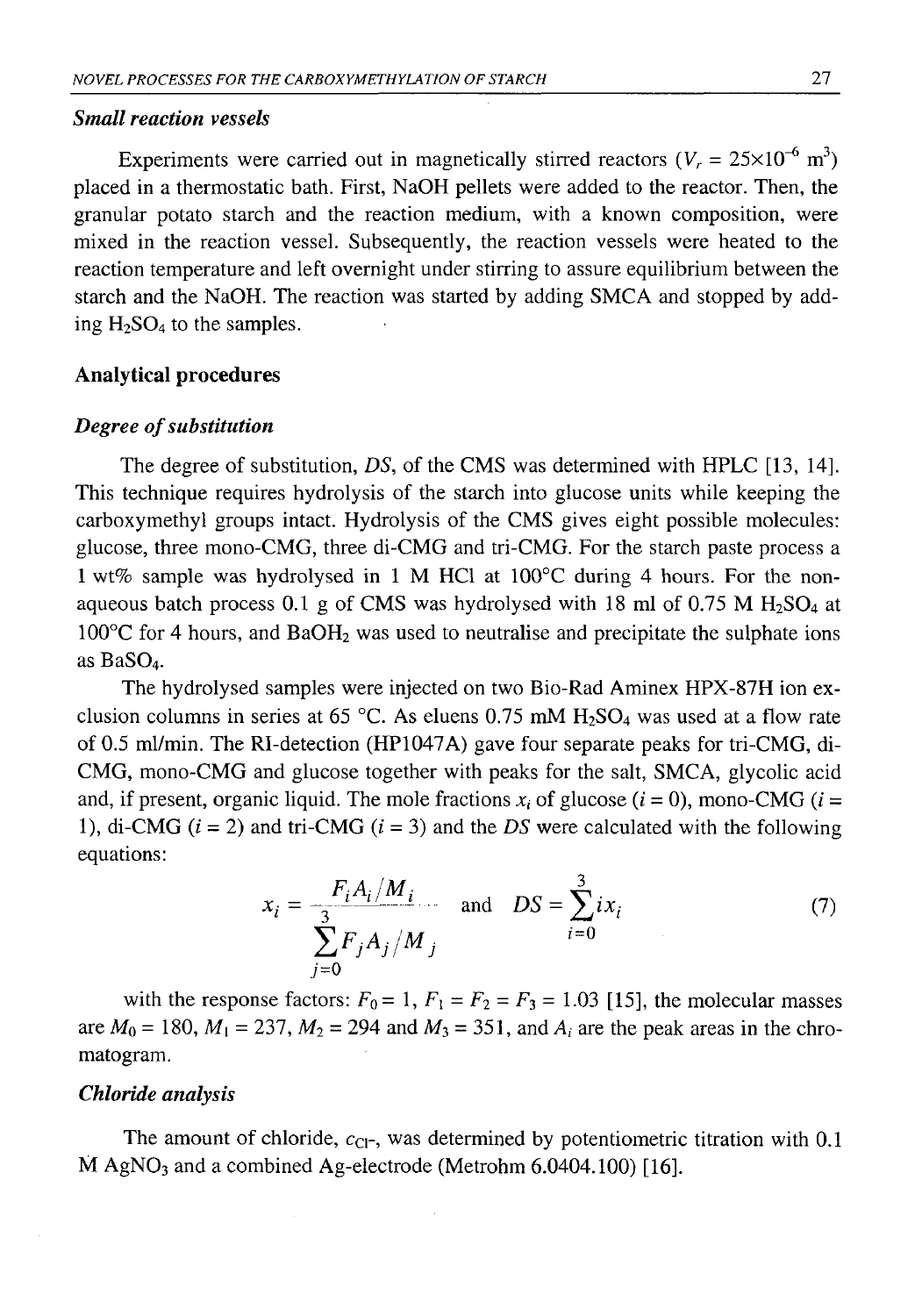## **Results and discussion**

## *Paste process*

## *Reaction kinetics*

Some results of a kinetic study in a batch reactor of the carboxymethylation of starch in aqueous solution are presented here [7]. The experimental conditions are given in Table 1 together with the selectivity,  $\sigma_P$ , obtained and the time required for a conversion of 50%,  $t_{\zeta_{A}=0.5}$ .

Table 1

| nr           | Starch   | $\overline{T}$ | $c_{AGU}$           | $c_{\text{NaOH}_0}$ | $c_{A_0}$           | $DS_t$ | $\sigma_P^e$             | $t_{\zeta_A=0.5}$ |
|--------------|----------|----------------|---------------------|---------------------|---------------------|--------|--------------------------|-------------------|
|              | type     | $^{\circ}$ C   | kmol/m <sup>3</sup> | kmol/m <sup>3</sup> | kmol/m <sup>3</sup> |        | $\overline{\phantom{m}}$ | $10^3$ s          |
| a            | Native   | 84.9           | 0.296               | 0.654               | 0.514               | 1.74   | 0.210                    | 1.04              |
| b            | Native   | 85.0           | 0.292               | 0.653               | 0.528               | 1.81   | 0.205                    | 1.05              |
| $\mathbf{C}$ | Native   | 65.0           | 0.297               | 0.665               | 0.526               | 1.77   | 0.235                    | 6.65              |
| d            | Native   | 45.3           | 0.297               | 0.664               | 0.534               | 1.80   | 0.290                    | 52.0              |
| e            | Native   | 32.1           | 0.295               | 0.672               | 0.525               | 1.78   | 0.320                    | 235               |
| f            | Perfect. | 65.1           | 0.300               | 0.659               | 0.525               | 1.75   | 0.236                    | 6.63              |
| g            | Perfect. | 64.9           | 1.87                | 1.32                | 1.22                | 0.652  | 0.770                    | 1.36              |
| h            | Perfect. | 45.0           | 1.89                | 1.32                | 1.23                | 0.651  | 0.750                    | 10.1              |
|              | Perfect. | 30.3           | 1.85                | 1.32                | 1.21                | 0.654  | 0.850                    | 53.4              |

Reaction conditions of the carboxymethylation of starch in aqueous solution in a batch reactor



Fig. 5. Conversion of SMCA, *ζΑ,* as a function of time *t* at several reaction conditions (see Table 1) for the carboxymethylation of starch in aqueous solution.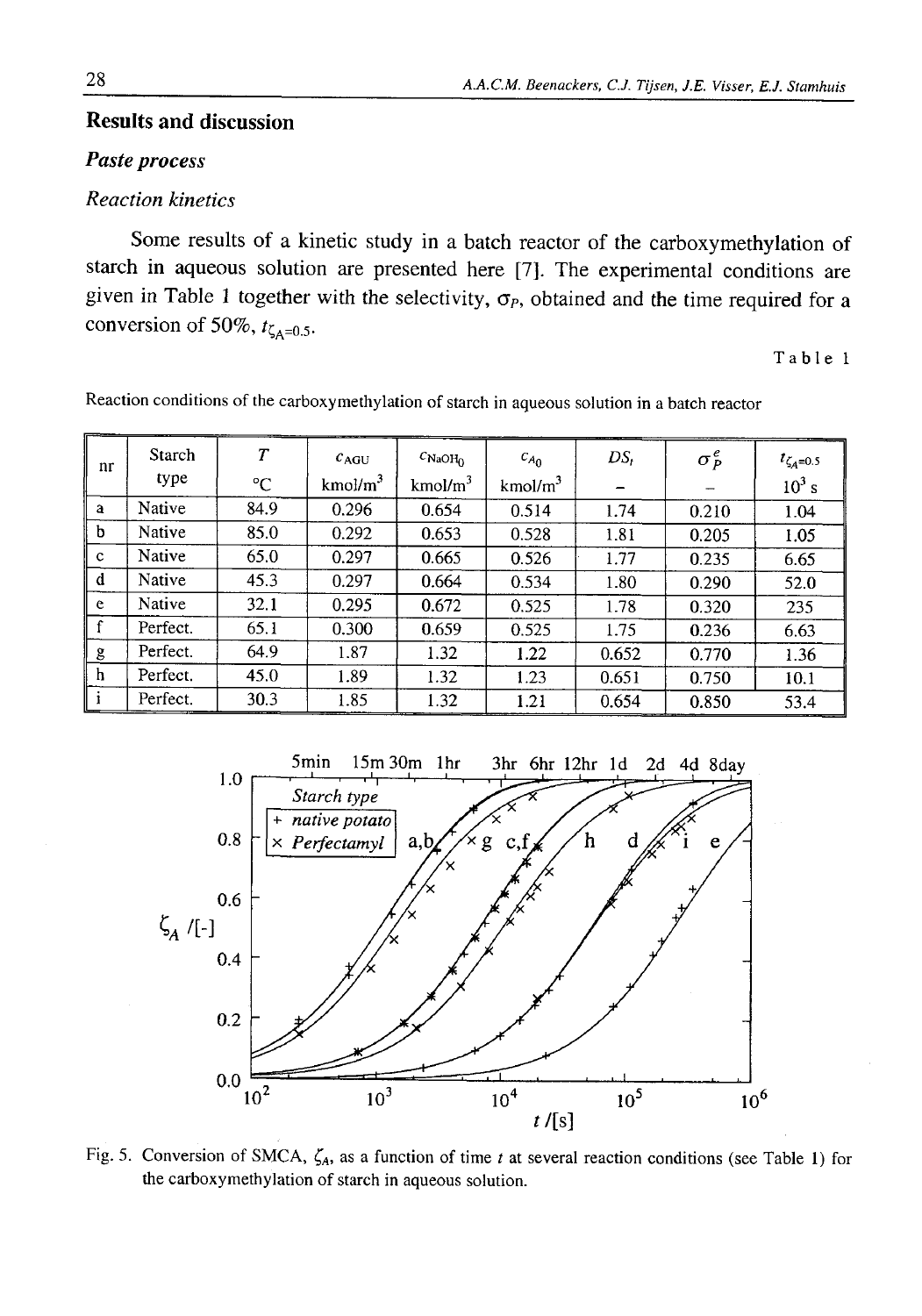Figure 5 gives both the experimental and the modelled conversion of SMCA,  $\zeta_A$ , as a function of time. The rate equation of Sergeev and Rad'ko [17] was applied for the side-reaction and a similar equation for the main reaction. The duplo measurements (a, b) nearly coincide, which shows that the reproducibility is good. Two experiments (c, f) were carried out under the same reaction conditions to compare the reactivity of Perfectamyl with that of native potato starch. The experimental points nearly coincide which proofs equal reactivity. The experiment with Perfectamyl at high concentration and temperature (g) shows the largest deviation from the modelled curve.



Fig. 6. Parity plot of the *DS* of the carboxymethylation of starch in aqueous solution in a batch reactor.



Fig. 7. Parity plot of the selectivity,  $σ<sub>P</sub>$ , of the carboxymethylation of potato starch in aqueous solution in a batch reactor.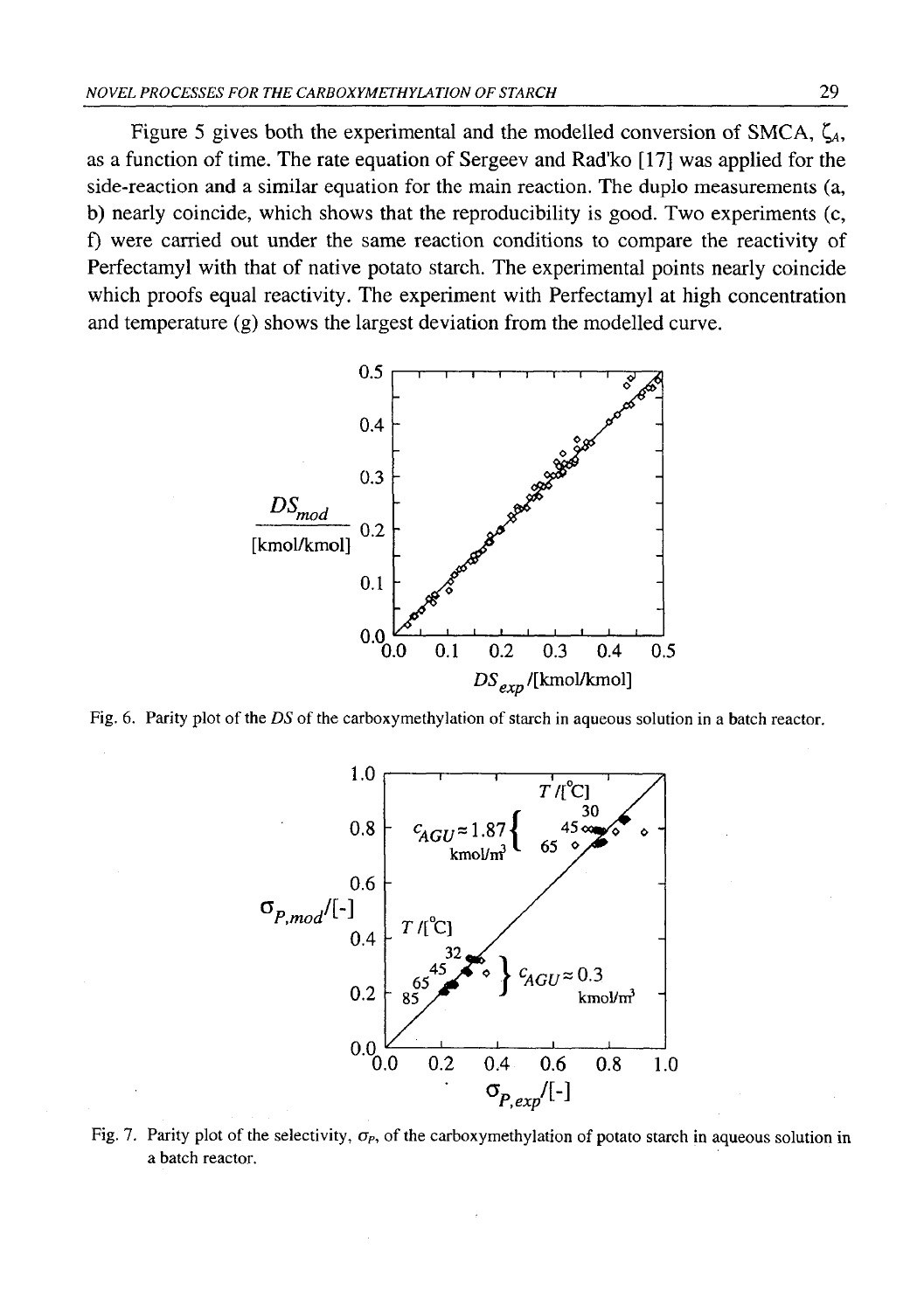A parity plot for the *DS,* Fig. 6 , shows that the modelled *DS* agrees well with the experimental values (MARR =  $3.6\%$ ). Figure 7 shows a parity plot of the selectivity towards the product CMS,  $\sigma_P$ , for two starch concentrations,  $c_{AGU}$ , and several temperatures. It proves that  $\sigma_p$  is much higher for the higher ( $c_{AGU} = 1.8$  kmol/m<sup>3</sup>) than for the lower starch concentration ( $c_{AGU} = 0.3$  kmol/m<sup>3</sup>). At a high starch concentration,  $c_{AGU} = 1.85$  kmol/m<sup>3</sup>, and low temperature,  $T = 30^{\circ}$ C, a selectivity of 0.85 can be reached (exp. i). At a higher temperature and nearly the same starch concentration the selectivity is somewhat lower, 0.77 for experiment g. Also for the low starch concentrations the selectivity decreases with increasing temperature, from 0.32 at 32°C to 0.21 at 85 °C (exp. a–e). Increasing *T* from  $32^{\circ}$ C to 65<sup>o</sup>C gives a 27% decrease in selectivity for the low starch concentration (exp.  $e \rightarrow c$ ) while for the high starch concentration the decrease appears to be 9% only (exp.  $i \rightarrow g$ ).

### *Small scale static mixer*

The batch experiments showed that the selectivity,  $\sigma_p$ , was better at a higher starch concentration. Therefore the experiments in the static mixer were carried out with a high starch concentration,  $c_{AGU}$ . Table 2 gives the experimental conditions of some carboxymethylation experiments in Static Mixer 1.

Table 2

| nr          |             | $c_{AGU}$              | $c_{\text{NaOH}_2}$    | $c_{A_0}$              | $DS_{th}$    | $\int DS_{\zeta_{\ell m}^e=1}$ . | at measurement section M5 |                       |              |            |      |
|-------------|-------------|------------------------|------------------------|------------------------|--------------|----------------------------------|---------------------------|-----------------------|--------------|------------|------|
|             | $T_c$       |                        |                        |                        |              |                                  | DS                        | $\zeta^{\,e}_{\,lim}$ | $\sigma_p^e$ | $\eta_P^e$ | τ    |
|             | $^{\circ}C$ | kmol<br>m <sup>3</sup> | kmol<br>m <sup>3</sup> | kmol<br>m <sup>3</sup> | kmol<br>kmol | kmol<br>kmol                     | kmol<br>kmol              |                       |              |            | s    |
| Ιa          | 96          | 1.94                   | 1.41                   | 1.39                   | 0.716        | 0.56                             | 0.46                      | 0.82                  | 0.78         | 0.64       | 1075 |
| $\mathbf b$ | 84          | 1.95                   | 1.40                   | 1.39                   | 0.713        | 0.51                             | 0.40                      | 0.78                  | 0.72         | 0.56       | 1075 |
| $\mathbf c$ | 76          | 1.99                   | 1.41                   | 1.46                   | 0.709        | 0.58                             | 0.35                      | 0.62                  | 0.81         | 0.50       | 1069 |
| .d          | 67          | l.94                   | 1.37                   | 1.20                   | 0.619        | 0.45                             | 0.26                      | 0.58                  | 0.73         | 0.42       | 1198 |

Reaction conditions of the carboxymethylation of starch in aqueous solution in Static Mixer 1. (see Fig. 5 for labels  $a - d$ ;  $\zeta_{lim}$  is the conversion of the limiting reactant, SMCA or NaOH)

 $T_c$  is the temperature of the thermostatting water which circulates through the jackets of the reactor. Due to the heat of reaction the temperature of the starch paste is a few degrees higher. The initial starch, NaOH and SMCA concentrations and the mean residence time was approximately the same for all experiments  $(a - d)$ . The theoretical DS, DS<sub>t</sub> was calculated with Eq. (6) with the numbers of moles  $n_i$  substituted by the concentrations  $c_i$ .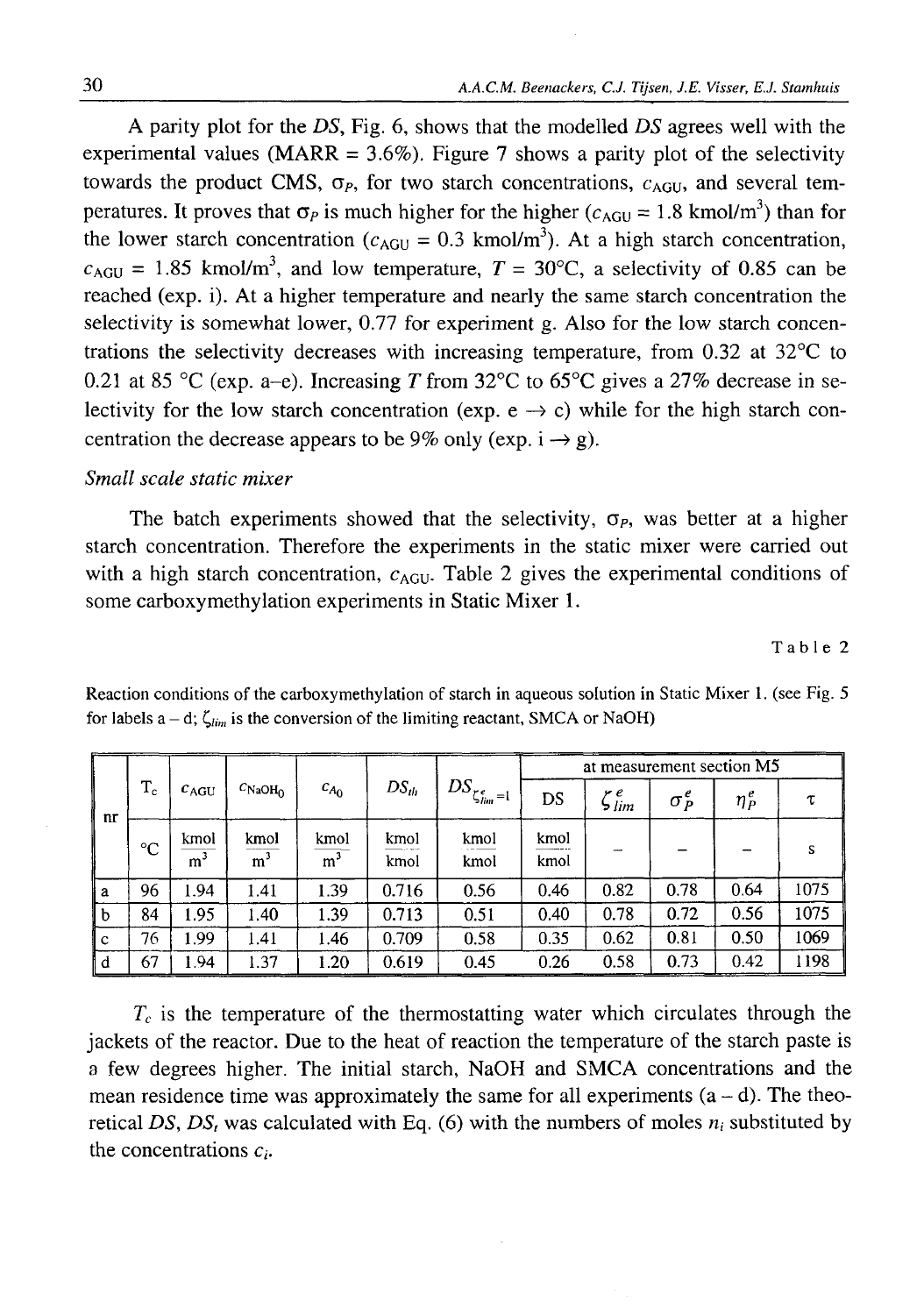The last 5 columns give the experimental values of the *DS* (see also Fig. 8), the conversion of the limiting reactant (either SMCA or NaOH),  $\zeta_{\text{lim}}^e$ , the selectivity,  $\sigma_p^e$ , the yield,  $\eta_{p}^{\ell}$ , and the mean residence time,  $\tau$ , at measurement section M5. The value  $DS(\zeta_{\text{lim}}^e = 1)$  is the *DS* which can be reached with a total conversion of the limiting reactant ( $\zeta_{\text{lim}}^e = 1$ ):

$$
DS\left(\zeta_{\text{lim}}^e\right) = \frac{DS}{\zeta_{\text{lim}}^e}\bigg|_{Mx} \tag{8}
$$

with Mx the last measurement section.

Table 2 shows that the conversion at measurement section M5 decreases with decreasing temperature. The selectivity is approximately 0.75 and comparable with the values obtained in the batch experiments with approximately the same starch concentration.



Fig. 8. The *DS* of CMS as a function of the axial position in the static mixer reactor (Static Mixer 1).

Figure 8 shows the *DS* as function of the position in the reactor, given as the ratio of the volume up to that position and the total volume of the reactor, *V/Vr.* The lines are simulated values of the *DS* on the basis of a model which describes the reactions and the heat transfer in the reactor [7]. The model predicts the experimental *DS* reasonably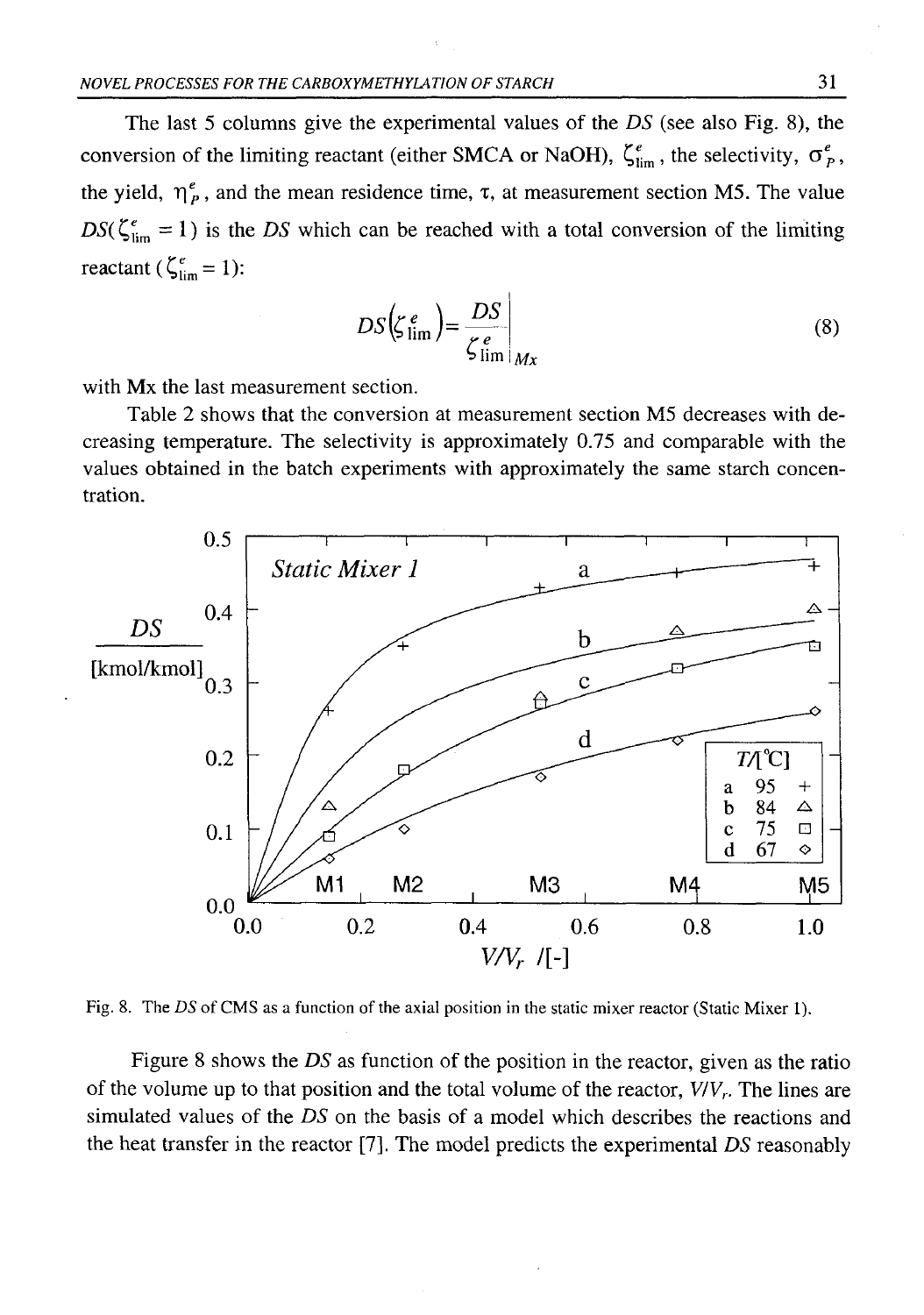good. Occasionally, experimental error, due to difficulties with sampling of the viscous starch paste, caused larger deviations from the predicted value.

## *Larger scale static mixer*

Carboxymethylation of starch was carried out in Static Mixer 2 on a roughly 10 times larger scale than in Static Mixer 1. Two experiments to investigate the scale-up of the carboxymethylation in a static mixer reactor are discussed here. See Table 3 for the experimental conditions. Both experiments have approximately the same initial concentrations and hence the  $DS<sub>t</sub>$  is almost the same.

Table 3

Reaction conditions of the carboxymethylation of starch in aqueous solution in Static Mixer 2. (*Vr =* 6.38×10<sup>-3</sup> m<sup>3</sup>; for exp. a:  $w_{AGU} = 0.31$ ,  $w_{NaOH_0} = 0.040$ ,  $w_{A_0} = 0.13$   $w_{H_2O_0} = 0.52$ )

| nr | $T_c$       | $c_{AGU}$ | $C_{\rm NaOH_{\rm O}}$ | $c_{A_0}$              | $DS_{th}$    | $^{+}DS_{\zeta_{lim}^e=1}$ , | at measurement section M4 |              |                                                        |            |     |
|----|-------------|-----------|------------------------|------------------------|--------------|------------------------------|---------------------------|--------------|--------------------------------------------------------|------------|-----|
|    |             |           |                        |                        |              |                              | DS                        | y e<br>ווו ל | $\sigma_{\scriptscriptstyle P}^{\scriptscriptstyle e}$ | $\eta^e_P$ |     |
|    | $^{\circ}C$ | kmol<br>m | kmol<br>m <sup>3</sup> | kmol<br>m <sup>3</sup> | kmol<br>kmol | kmol<br>kmol                 | kmol<br>kmol              |              |                                                        |            |     |
| a  | 84.5        | 2.40      | 1.28                   | 1.43                   | 0.53         | 0.43                         | 0.37                      | 0.87         | 0.80                                                   | 0.70       | 863 |
| b  | --          | 2.39      | 1.29                   | 1.33                   | 0.54         | 0.42                         | 0.40                      | 0.94         | 0.79                                                   | 0.74       | 870 |



Fig. 9. Axial temperature profile of the reactor for pseudo-isothermal operation  $(T_c = \text{constant})$  and for adiabatical operation (Static Mixer 2). The errorbars give the standard deviations of *T* due to instabilities in time.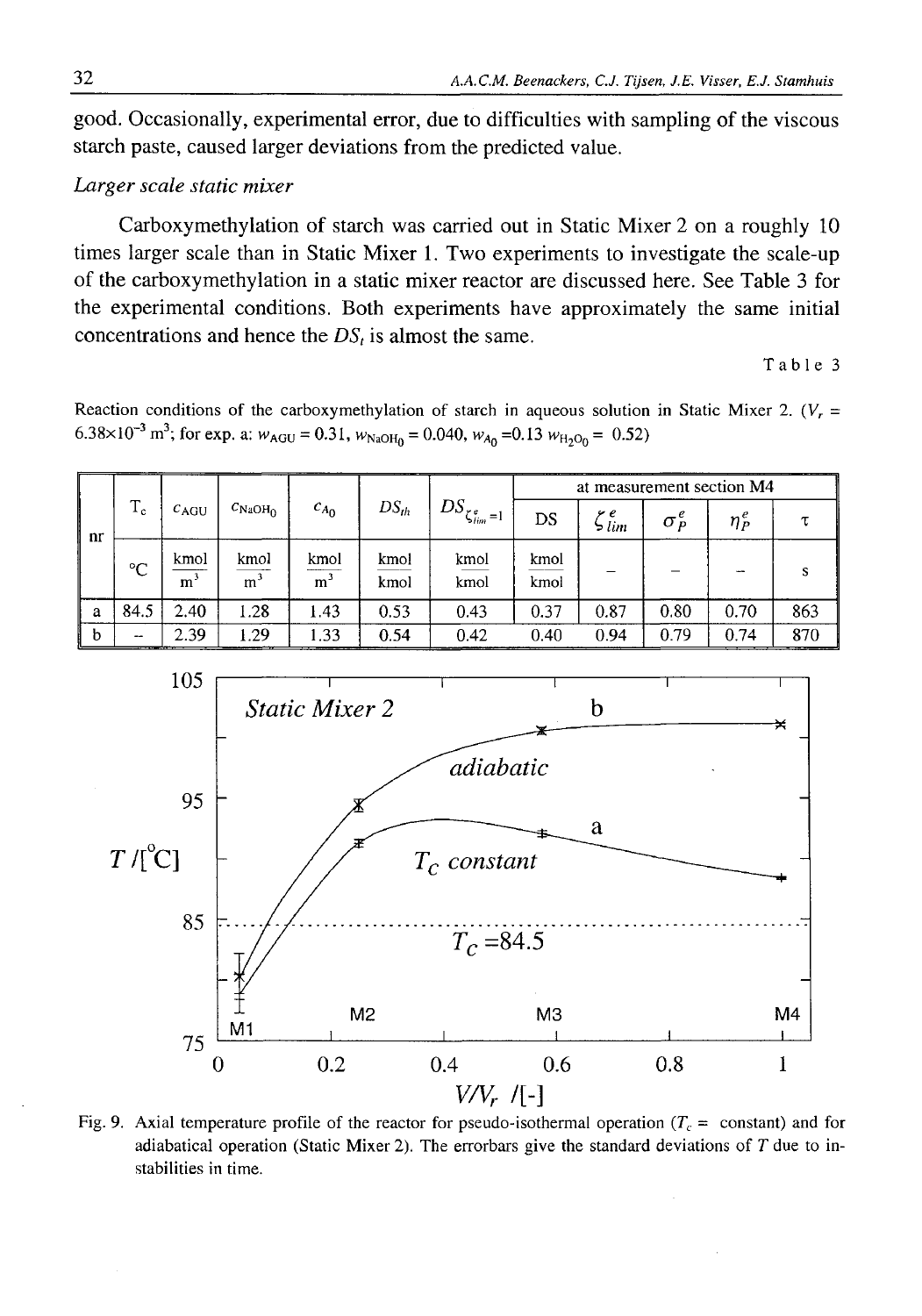In experiment (a) the reactor was thermostatted with water of 84.5  $\pm$  0.1 °C. Experiment (b) was carried out adiabatically with approximately the same initial temperature as experiment (a). Figure 9 shows the axial temperature profiles of both experiments. In experiment (a) the temperature difference of the starch paste and the thermostatting water became maximal  $8^{\circ}$ C between measurement sections M2 and M3. The difference decreases further down in the reactor but is still 3.5°C at the outlet. In experiment (b) the temperature rises continuously until a temperature difference of  $21^{\circ}$ C is reached between M1 and M4. The slope of the temperature increase at M4 is very small which indicates a high conversion ( $\zeta_{\text{lim}}^e$  = 0.94).



Fig. lO.The *DS* of CMS as function of the axial position in the static mixer reactor (Static Mixer 2). HPLC analysis of the *DS* in duplo.

Figure 10 shows the *DS* as function of the axial position in the reactor for both experiments. In the adiabatic case (exp. b) a higher *DS* is reached due to the higher temperature and corresponding reaction rate. Both experiments gave a white coloured product CMS.

The conversion for experiment (a) is 0.87 after 863 s while it was only 0.78 after 1075 s for experiment (b) in Static Mixer 1 which had approximately the same conditions (see Table 2). Due to the larger scale of Static Mixer 2 the removal of the heat of reaction becomes more difficult. This results in a larger temperature difference with the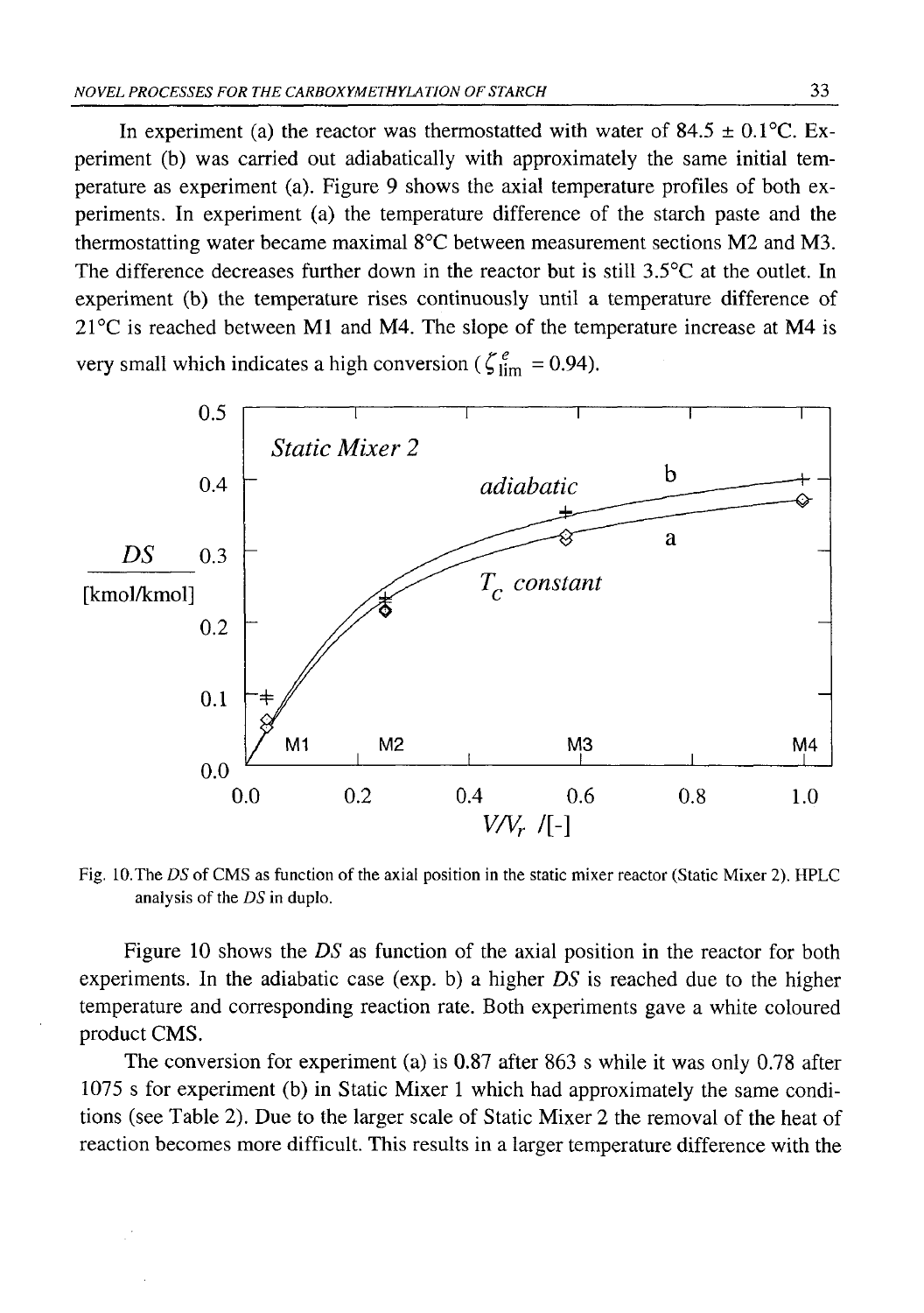thermostatting water. So the starch paste reaches a higher temperature which gives a higher reaction rate.

The selectivities of approximately 0.8 are somewhat higher than in the experiments with the small scale static mixer due to the higher starch concentration applied.

Experiment (a) showed that carboxymethylation in a static mixer with the scale of Static Mixer 2 and the short residence time of 863 s gave a notable temperature increase of 8 °C with respect to the thermostatting water. Experiment (b) proved that also in an adiabatic reactor a good selectivity can be achieved at a high conversion. This is important for the scale-up to commercial size equipment. The adiabatically operated reactor is easier to scale-up than the thermostatted reactor.

## *Substitution pattern*

Figure 11 shows the molar fractions of glucose, mono-CMG and di-CMG as a function of *DS*. The dotted lines are calculated using an equal reactivity for the three hydroxyl groups in the AGU; this means  $k_a = k_b = k_c$  in terms of the 'rates of reaction' model of Spurlin [11]. Apparently, the glucose, mono-CMG and di-CMG yields deviate substantially from these curves.



Fig. 11.Mole fractions of glucose, mono-CMG and di-CMG of monomer of carboxymethylated starch in aqueous solution as a function of *DS,* both in batch and in continuous static mixers. Reaction conditions:  $30 < T/[°C] < 95$ ;  $0.3 < c_{AGU}/[kmol/m^3] < 2.0$ ;  $0.37 < c_{NaOH}/[kmol/m^3] < 2.0$ ;  $0.37 <$  $c_{A0}$ /[kmol/m<sup>3</sup>] < 1.9; reaction time  $t$  < 4.3×10<sup>5</sup> s.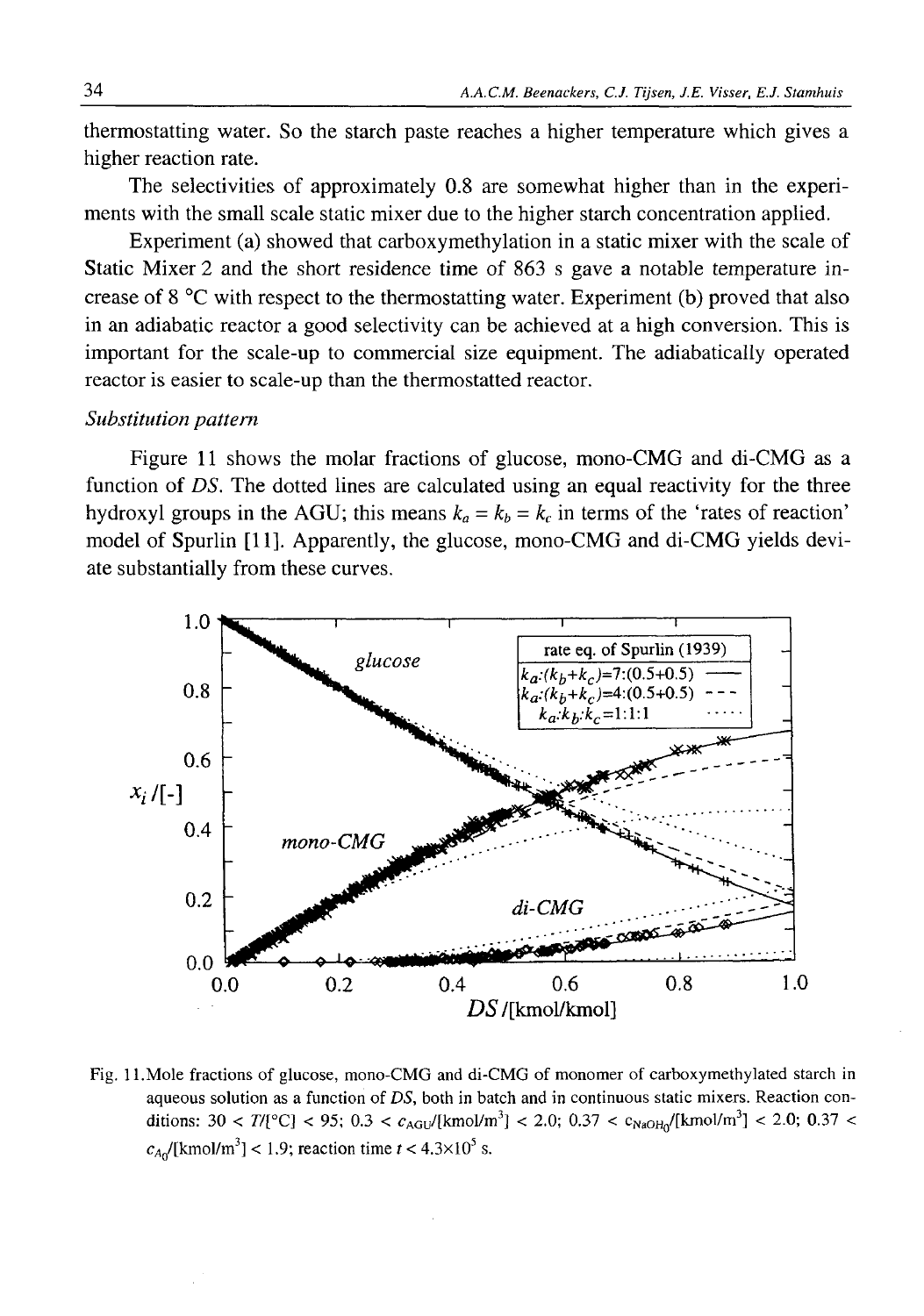Because the maximally obtained  $DS$  is in the order of one,  $k_b$  and  $k_c$  could not be determined separately. For the ratio of the reaction rate constants  $k_a$ :  $(k_b + k_c)$  equal to 7 : 1 the model curves are in agreement with the experimental values. This means that one of the hydroxyl groups is 7 times more reactive than the sum of the other two. This also implies that under the experimental conditions applied, both in the batch reactor and in the two static mixers, there is no influence of *T*,  $c_{AGU}$ ,  $c_{NaOH}$ ,  $c_{A0}$  and reaction time *t* on the measured substitution patterns. This is a strong indication that the hydroxyl groups of the starch are equally available in both the static mixers and in the batch process.

### *Temperature homogeneity in a static mixer*

In the large static mixer reactor the temperature profile was measured over half of the cross section after six SMX static mixing elements. A temperature difference between the incoming starch paste and the wall of 15°C was applied. Without static mixing elements the temperature profile would have a parabolic shape. Due to the radial mixing by the static mixing elements the temperature profile appears to be flattened (see Fig. 12).



Fig. 12.Measured temperature profile of half the cross section after six SMX elements (Static Mixer 2).

#### *Non-aqueous batch process*

For the carboxymethylation of starch in the non-aqueous slurry process first the best media was to be selected, then the optimal amount of water in the system was determined. To obtain highly substituted CMS at a good selectivity, the theoretical *DS, DS(,* was varied. The optimal reaction temperature, which is a sensitive parameter because of gelatinisation, was selected with experimental design and logistic regression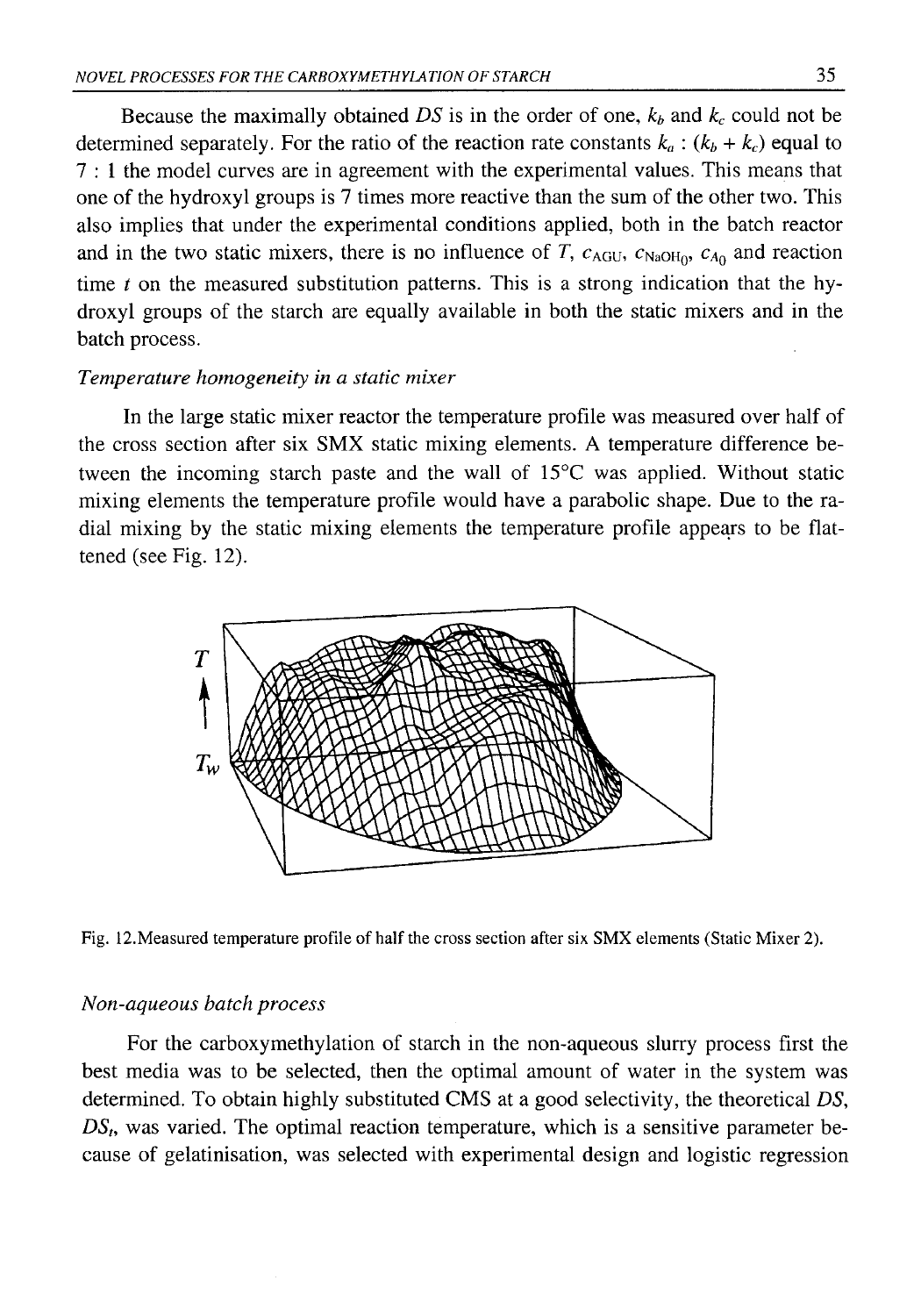[18]. Finally, the obtained substitution patterns were compared with models known from the literature.

## *Best media*

The results reported in the literature  $[19-28]$  suggest that *i*-propanol is the best organic liquid, but the *DS* and the selectivity, *σ Ρ,* values reported are rather low *(DS <*  $0.5$  and  $\sigma_P < 0.3$ ).

The organic liquids we tested for the carboxymethylation of potato starch were methanol, ethanol, *n*-propanol, *i*-propanol, *n*-butanol, *s*-butanol, *t*-butanol and acetone, all with 10 wt% water. Figure 13 shows the experimental yield,  $\eta_{P}$ , as a function of time for the different organic liquids. Under the conditions studied, see Table 4,  $i$ propanol gave the highest yield and in this case also the highest *DS.* Because the same theoretical *DS* was used for all liquids,  $DS<sub>t</sub>$  was equal to 1.1.

Table 4

| amount of organic liquid. | mı               | κg                  |      |  |
|---------------------------|------------------|---------------------|------|--|
| water mass fraction       | $W_{H2O}$        | kg/kg               |      |  |
| temperature               |                  | $\sim$              |      |  |
| starch mass fraction      | W <sub>AGU</sub> | kg/kg               | 0.04 |  |
| NaOH / SMCA molar ratio   |                  | kmol/kmol           |      |  |
| theoretical DS            |                  | kmol/kmol<br>------ |      |  |





Fig. 13.The yield, *ηΡ,* of carboxymethyl potato starch in various organic liquids as a function of reaction time, *t.* Reaction conditions:  $T = 40^{\circ}\text{C}$ , 4 wt% starch, 10 wt% water,  $n_{\text{NaOH}}/n_{\text{SMCA}} = 1.0$ , and  $DS_f$ = **1**.**1**.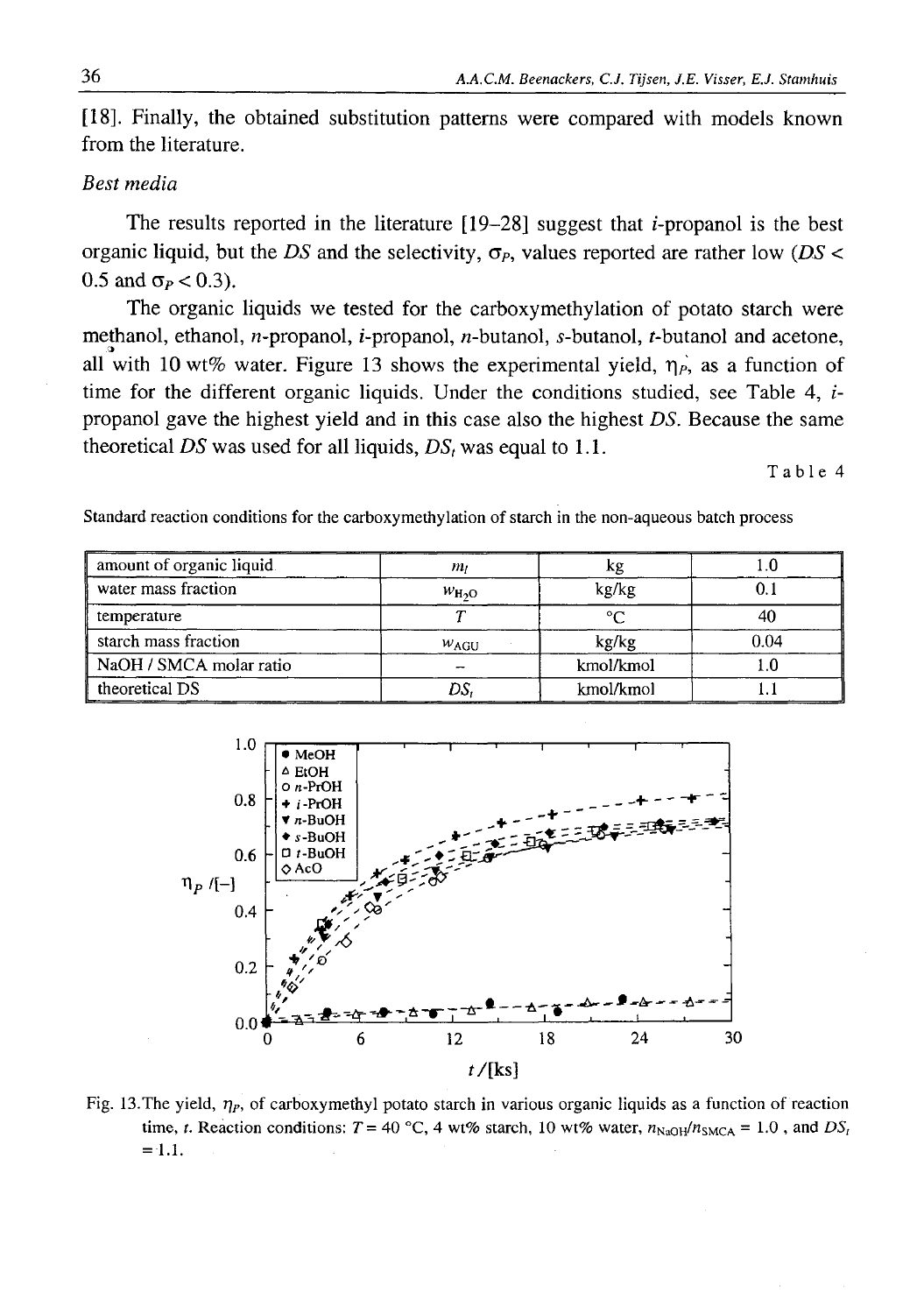After about  $30\times10^3$  s, the yield is equal to 0.80 in *i*-propanol. Acetone, *n*-propanol and the three isomers of butanol gave a slightly lower value of  $\eta_p = 0.70$  whereas methanol and ethanol gave  $\eta_P = 0.07$ , all after a reaction time of  $30 \times 10^3$  s. A reasonable reproducibility was obtained, triplo results with the same reaction medium differed by 5%, at the most.

It can be concluded that our results confirm the superior behaviour of  $i$ -propanol known from the literature. However, the *DS* and the yield obtained in this study are much higher than reported in the literature.

## *Effect of water fraction*

The effect of the water fraction on the carboxymethylation was studied in more detail for  $i$ -propanol. The moisture content of the starch granules was included in the total water fraction in the system. Figure 14 shows the *DS* as a function of time for four  $i$ -propanol-water mixtures. Because the same  $DS<sub>t</sub>$  was used in all cases, the *DS* is directly comparable to the yield. The optimal water fraction for  $i$ -propanol is about 0.1. After  $30\times10^3$  s, the *DS* is equal to 0.91 and the yield is equal to 0.80. After more than 24 hours of reaction the *DS* is 1.0 and the yield,  $\eta_P$ , is 0.88. For the production of granular carboxymethyl potato starch *i*-propanol with 10 wt% is the best reaction medium.



Fig. 14. Effect of the water fraction on the carboxymethylation of potato starch in *i*-propanol; *DS* as function of the reaction time *t.* The reaction conditions are given in Table 4.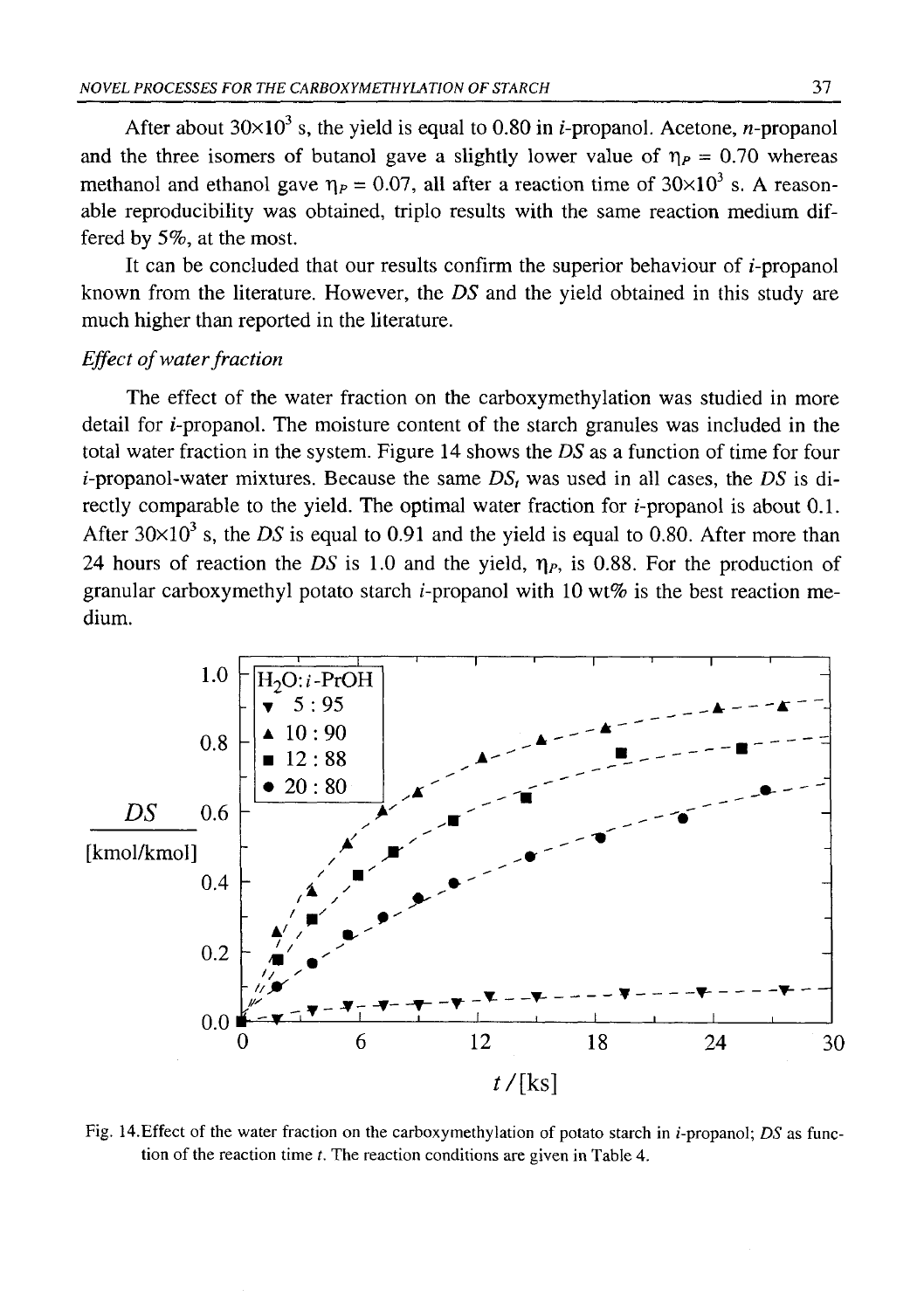## *Theoretical degree of substitution*

From Eqs (1)–(3) it is clear that the  $DS_t$  (which is either  $n_A/n_{AGU}$  or  $n_{NaOH}/n_{AGU}$ , whichever is lower) will influence the final *DS.* Figure 15 shows the final *DS* and the yield as a function of the theoretical degree of substitution. The *DS* increases monotonously with an increase in the  $DS<sub>t</sub>$ , until a constant level is reached of 1.3. The yield,  $\eta_P$ , decreases monotonously over the whole range.



Fig. 15. Final *DS* and yield,  $η<sub>P</sub>$ , as a function of theoretical DS, *DS*<sub>t</sub>, for *i*-propanol.

To investigate the production of granular carboxymethyl potato starch with a *DS* above 1.3, a novel method was developed. At 40°C granular CMS could be produced with a *DS* as high as 2.2 with a yield of 0.56.

## *Granular structure*

The experimental conditions are restricted because gelatinisation must be avoided. An experimental design study was undertaken to determine the boundaries of the operation conditions. For this study 25 ml vessels were used. Swelling of the starch was checked visually. The study showed that in  $i$ -propanol the temperature, the water fraction,  $w_{H2O}$ , and the fraction of starch,  $w_{AGU}$ , were the most sensitive parameters for gelatinisation. In Fig. 16 the operation window is shown where the CMS remains in the granular form. It can be concluded that the operating flexibility with respect to the temperature and the water fraction increases with an increase in the starch fraction.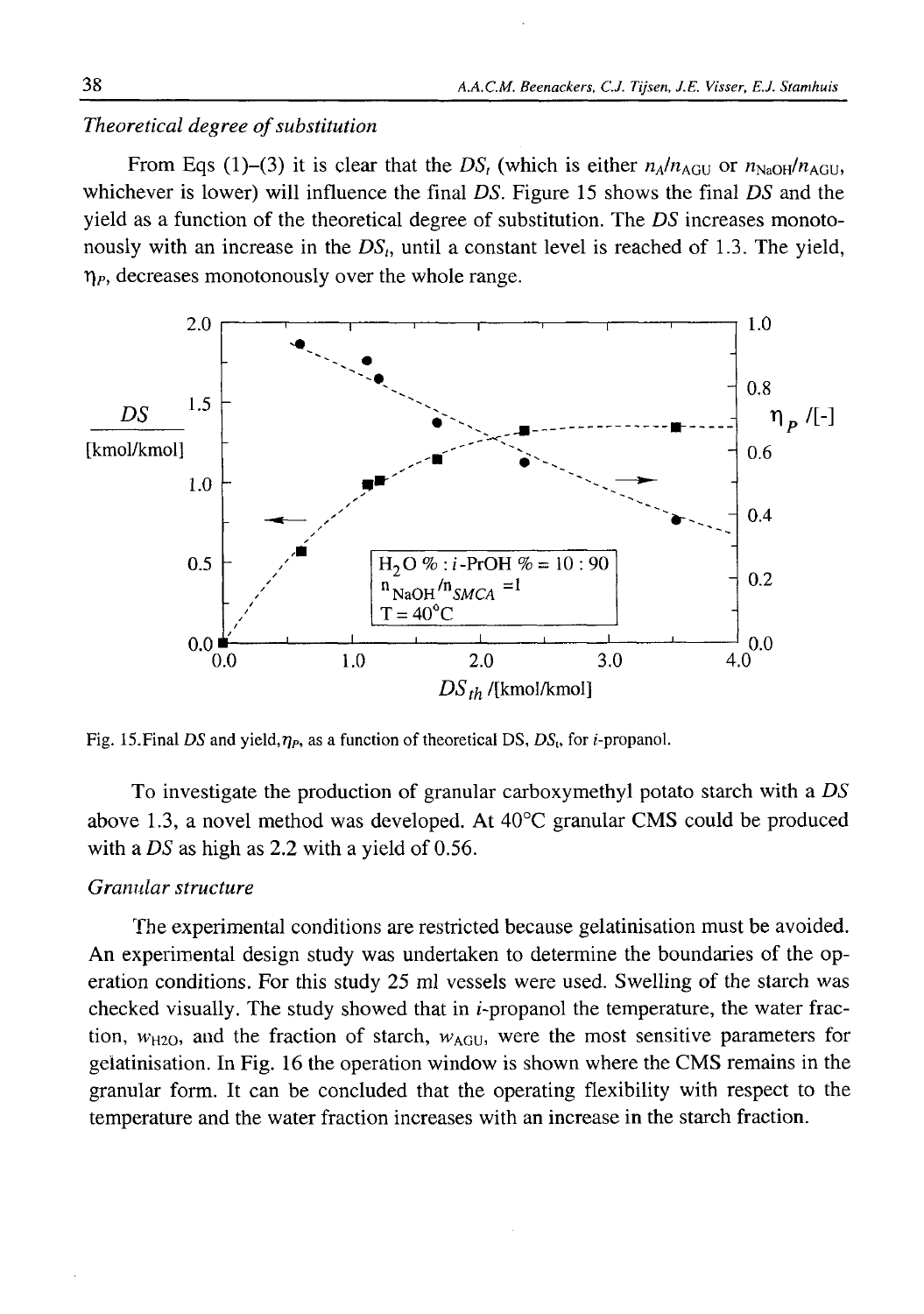

Fig. 16. Contour plot of the starch structure as function of *T*,  $w_{\text{H2O}}$ , and  $w_{\text{AGU}}$ .

## *Selectivity*

The selectivity of SMCA for the main reaction as function of the temperature, the  $n_{\text{NaOH}}/n_{\text{SMCA}}$  ratio, and the  $DS_t$  was studied in 25 ml reaction vessels. Figure 17 shows that the selectivity improves with increasing reaction time, leading to  $0.7 < \sigma_P < 0.9$ after  $6 \times 10^3$  s. An important factor for the selectivity is the NaOH concentration. The selectivity decreases with increasing NaOH concentration.



Fig. 17 Selectivity of SMCA towards the product CMS, *σΡ ,* as a function of time. Reaction conditions: *i*propanol, 10 wt% water,  $30 \le T/[^{\circ}C] \le 50$ , 4 wt% starch,  $0.5 \le n_{NaOH}/n_{SMCA} \le 1.2$ , and  $0.6 \le DS<sub>i</sub> \le$ 1.2.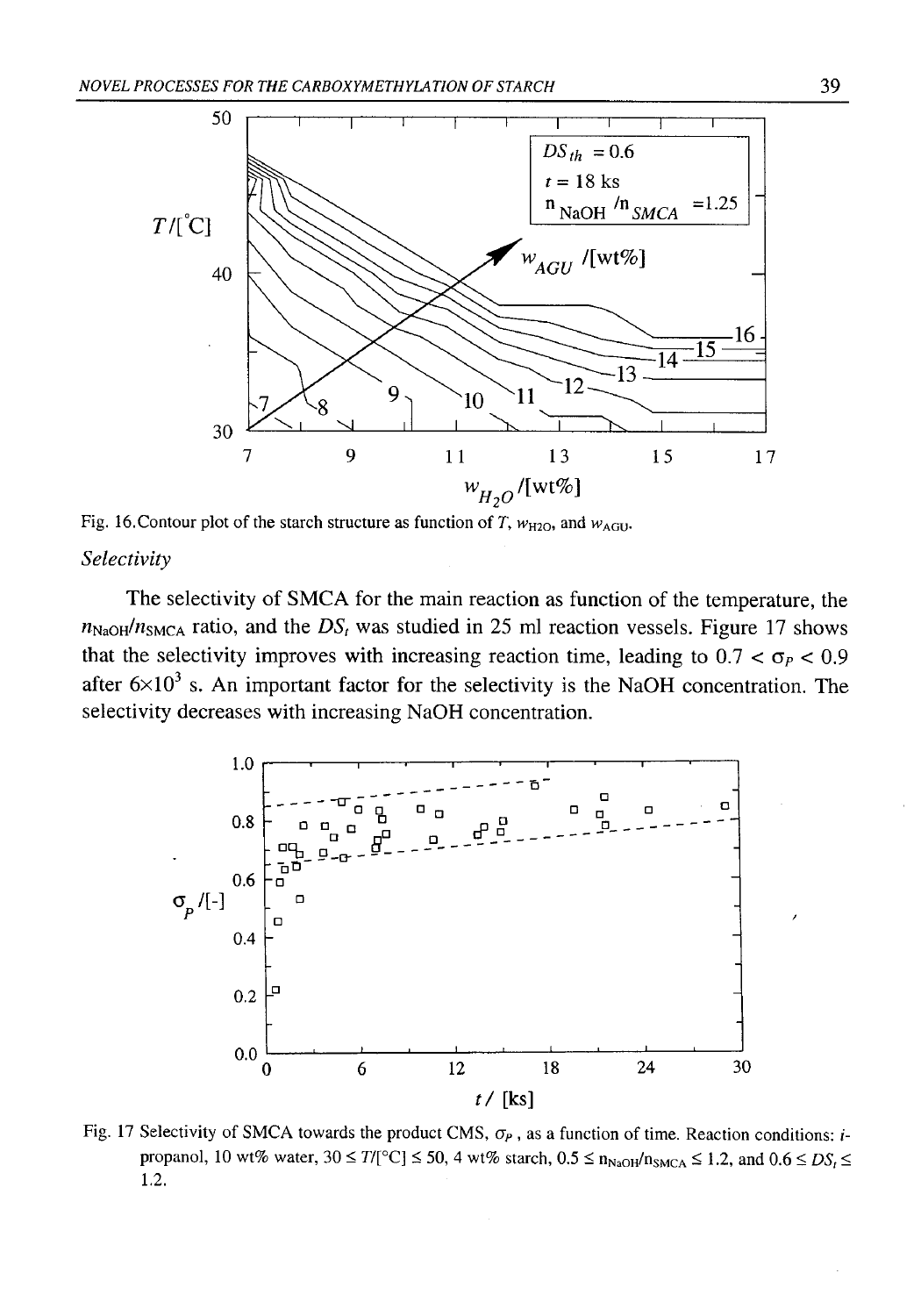## *Substitution pattern*

Figure 18 shows the experimental monomer product distribution obtained in the non-aqueous batch process. A comparison is made with distributions calculated from rate equations presented in the literature [11]. The line for  $k_a$  :  $(k_b + k_c) = 4 : 1$  is in good agreement with the experimental results. This means that one of the hydroxyl groups is 4 times more reactive than the sum of the other two. Because the maximal *DS*, in Fig. 18, is in the order of unity,  $k_b$  and  $k_c$  could not be determined separately.



Fig. 18.Mole fractions of glucose, mono-CMG, di-CMG, and tri-CMG of monomer of carboxymethyl starch as function of *DS* for the non-aqueous batch process.

### *Comparison of both processes*

Here, a qualitative comparison is made between the static mixer paste process and the granular non-aqueous batch process for the carboxymethylation of starch. The characteristics of the two processes are compared in Table 5.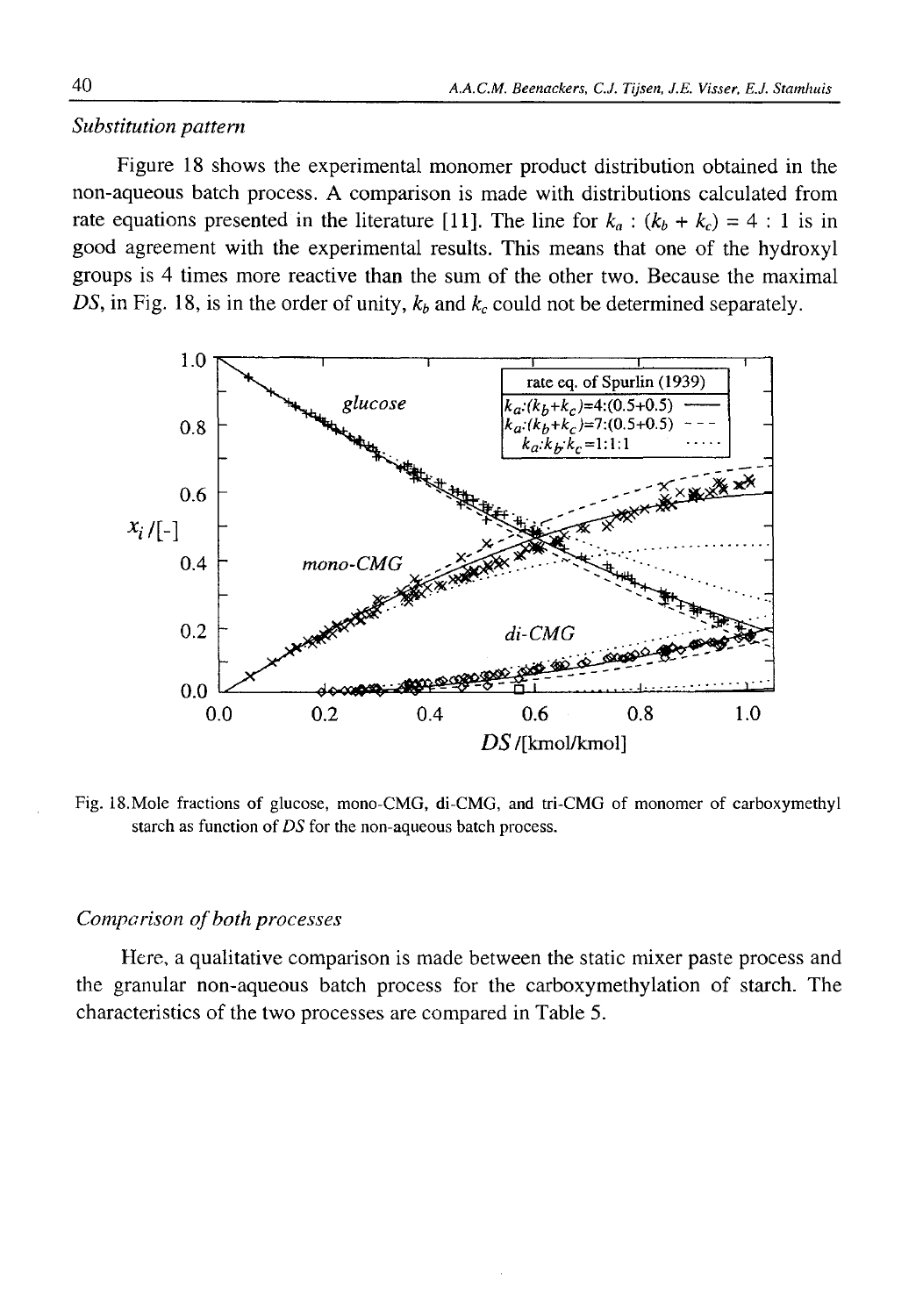Table 5

|                                              | static mixer         | non-aqueous batch process |
|----------------------------------------------|----------------------|---------------------------|
| operating mode                               | continuous           | batch                     |
| starch form                                  | gelatinised          | granular                  |
| $t_{\zeta_A=0.5}$ [s] $(T = 40^{\circ}C)$    | $17.3 \times 10^{3}$ | $4.5 \times 10^{3}$       |
| typical reaction temperature, $T_{Ivp}$ [°C] | $85 - 90$            | 40                        |
| typical reaction time, $t$ [s], at $T_{typ}$ | 900                  | $18\times10^3$            |
| maximal $DS$ [-]                             | 0.9                  | 1.3                       |
| maximal selectivity, $\sigma_P$ [-]          | 0.80                 | 0.87                      |
| $k_a$ : $(k_b + k_c)$ [-]                    | 7:1                  | 4:1                       |
| economics                                    | higher investments   | higher variable costs     |
| capacity per $m3$ reactor                    | high                 | lower                     |
| maximal mass fraction starch                 | 0.32                 | 0.10                      |
| environmental                                | water                | <i>i</i> -propanol        |

Comparison between the carboxymethylation of a starch paste in a continuous static mixer reactor and of starch granules in a non-aqueous batch process

## *Reaction time*

The reaction time of both processes is compared by means of the half-time conversion of SMCA,  $t_{\zeta_{A}=0.5}$ . From Fig. 13  $t_{\zeta_{A}=0.5}$  for the carboxymethylation at 40°C in *i*propanol is estimated as  $4.5 \times 10^3$  s.  $t_{\zeta_{A}=0.5}$  in the starch paste process at 40°C is calculated as  $t_{\zeta_{A}=0.5} = 17.3 \times 10^{3}$  s (based on reaction times of exp. h and i, see Table 1). The latter value is almost four times higher than for the non-aqueous batch process.

However, raising the temperature to decrease the reaction time is limited in the non-aqueous batch process where gelatinisation has to be avoided. In the starch paste process a higher temperature is even desired to lower the viscosity. But a drawback of a higher temperature is the lower selectivity (see Table 1 and Fig. 7).  $t_{\zeta_{A}=0.5}$  at 85°C at the high starch and reactant concentrations ( $c_{AGU} \approx 1.9$ ,  $c_{NaOH_0} \approx 1.3$ ,  $c_{A_0} \approx 1.2$  kmol/m<sup>3</sup>, see Table 1) becomes 236 s only. Such short reaction times are possible only if the mixing times are even shorter. Here, the static mixer reactor is superior because of the high intensity mixing characteristics.

## *Reactor volume*

The ratio of the reactor volumes for both processes is calculated on basis of the same production rate of CMS with  $DS = 0.5$  with typical reaction times  $(\tau_{SM} = 900 \text{ s};$  $\tau_{NABP} = 18 \times 10^3$  s), starch mass fractions ( $w_{AGU,SM} = 0.32$ ;  $w_{AGU, NABP} = 0.10$ ) and tem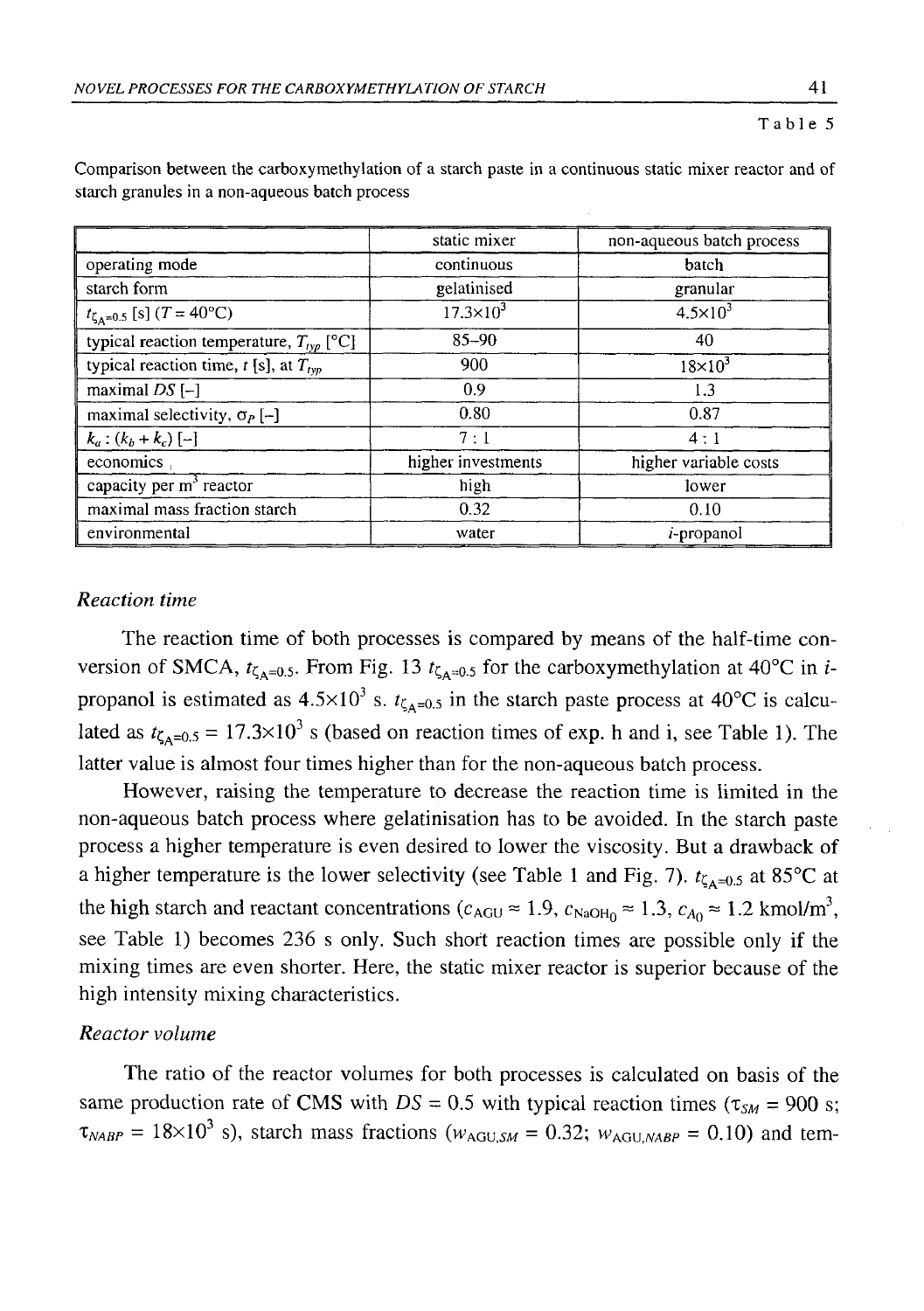peratures ( $T_{SM} = 85^{\circ}\text{C}$ ;  $T_{NABP} = 40^{\circ}\text{C}$ ) of each process (see Table 5). The volume ratio becomes:

$$
\frac{V_{NABP}}{V_{SM}} \propto \frac{\tau}{\tau} \frac{W_{AGU,SM}}{W_{AGU,NABP}} = \frac{18 \cdot 10^3}{900} \frac{0.32}{0.10} = 64
$$
 (9)

## *Selectivity*

High selectivity in the aqueous starch paste process requires a high concentration of starch as shown in Fig. 7. In the starch paste batch reactor a selectivity of 0.77 *(T =* 65°C) and in the static mixers a selectivity of 0.8 is reached. The concentrations of starch and reactants in the static mixer are limited by the pumps and by the fact that SMCA is a salt. So, for the static mixer a selectivity of almost 0.8 is maximal.

The selectivities reached in *i*-propanol with 10 wt% water are, beside some initial low values, between 65% and 87% (see Fig. 17). This is higher than in the aqueous starch paste process under the conditions applied.

Both process give a good selectivity which results in a relatively low cost of raw material.

## *Degree of substitution*

In the starch paste process a *DS* of about 0.56 at  $\zeta_{lim} = 1$  with  $\sigma_P \approx 0.78$  can be reached, see Table 2. A *DS* of 0.9 is possible, Fig. 11, but with a lower selectivity. A further increase of the *DS* requires additional feeding of SMCA and NaOH to the starch paste. To maintain a good selectivity the dilution of the starch paste by this addition should be kept minimal.

The non-aqueous batch process has a larger maximal reachable *DS* than the starch paste process.

### *Substitution pattern*

The experimentally obtained mole fractions of glucose, mono-CMG, and di-CMG in both processes were compared as a function of the *DS* with the 'rate of reaction' model of Spurlin [11], see Fig. 11 and 18. The mole fractions of both processes deviate from the model with equal reactivity for all three hydroxylgroups, *i.e.*  $k_a = k_b = k_c$ . For the starch paste process the ratio  $k_a$  :  $(k_b + k_c) = 7$  : 1 agreed with experiment while for the non-aqueous batch process this was  $k_a$  :  $(k_b + k_c) = 4$  : 1. This means that in the starch paste process the most reactive hydroxylgroup appears to be relatively more reactive than in the non-aqueous batch process.

## *Economical aspects*

Besides the technical differences between both processes discussed above, there are substantial economical differences too. The starch paste process in a static mixer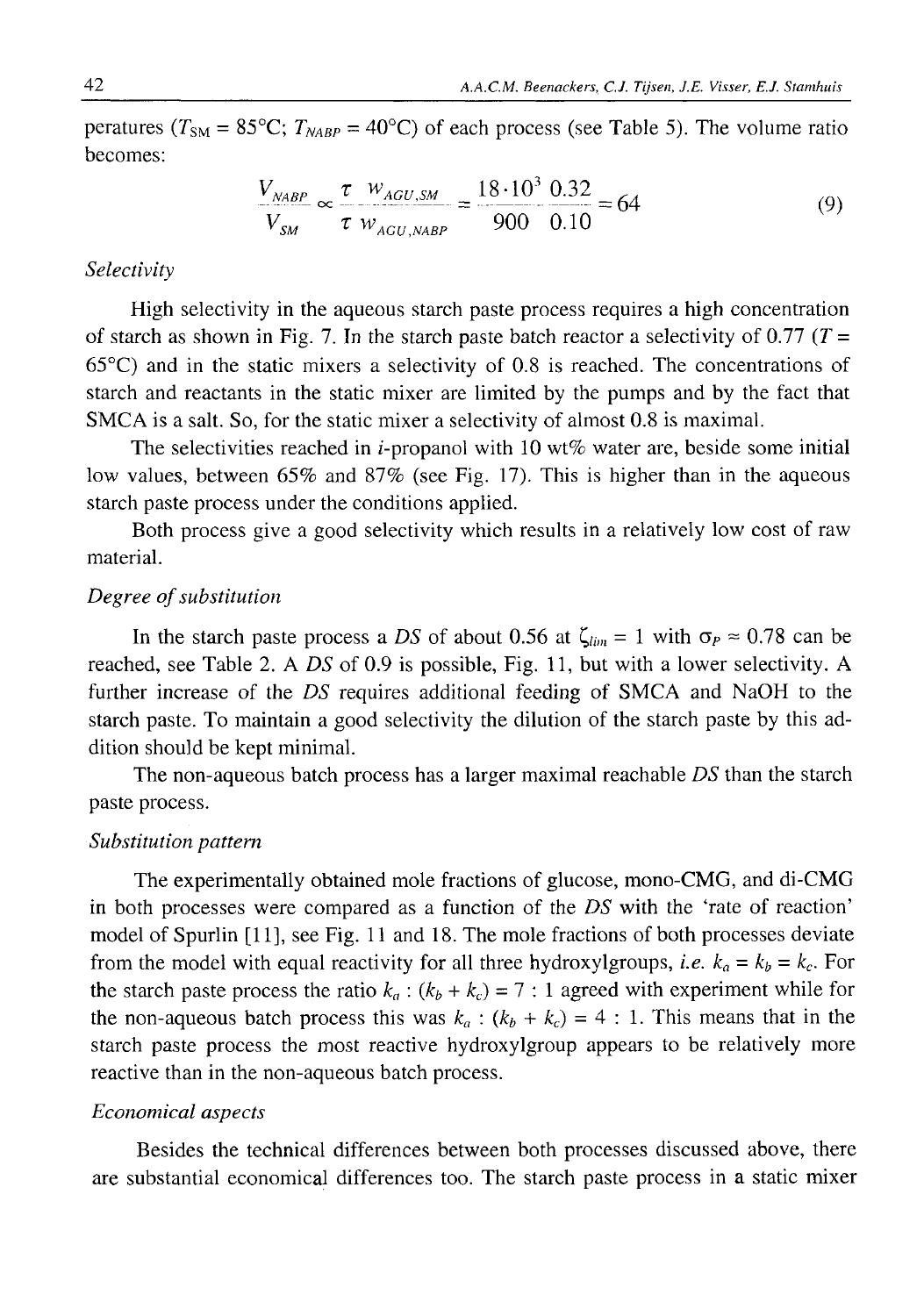reactor requires relatively higher investments though these will hardly affect process economics. Evaporation of the water in the starch paste with a drum dryer brings substantial variable costs. A benefit is the lower personnel costs because the process is continuous. Further, such a continuous process can be better controlled leading to lower variations in product specifications. The non-aqueous batch process has the advantage of the optional removal of by-products from the CMS, which is hardly possible in the paste process. Also, the batch process has lower drying costs than the paste process. However, the costs of purification of the non-aqueous liquid are substantial. To minimise these costs the non-aqueous liquid must be circulated as much as possible.

### **Summary**

Each process has its own characteristics (see Table 5). The static mixer process is a continuous process and is therefore appropriate for high production rates with a constant product quality. Although the *DS* in one reaction step with this process is limited. The reaction time can be relatively short at relatively high reaction temperatures due to the short mixing times in the Static Mixer. With the non-aqueous process it is possible to produce granular CMS with a *DS* of 1.3. Purification of the granules is possible. An advantage of the non-aqueous batch process is that the starch granules can be easily separated from the reaction medium. For a particular application a quantitative economic analysis will be required. The result will depend on production capacity, the *DS* required and the need to purify the product.

## **Conclusions**

For the production of carboxymethyl starch, a continuous static mixer process and a batch-wise process with an optimal organic reaction medium preventing starch gelatinisation were compared. Both processes have their own characteristics and the optimal choice of a production method of CMS will depend particularly on the plant capacity desired, the *DS* required and on whether product purification is necessary.

The main technical differences are the way of operation and the form of the CMS product. With the static mixer process a paste is produced and in the non-aqueous batch process the granular form of the starch is preserved. With the static mixer process it is possible to have a higher production rate than with the non-aqueous batch process. For the non-aqueous batch process the low production rate is caused by the limitations in the temperature and the fraction of starch in the reactor. In the paste process, purification of CMS is difficult. In the non-aqueous batch process the separation of the granular CMS from the reaction liquid is easy and purification of the granular product is possible. The maximal selectivity,  $\sigma_P$ , and *DS* are higher in the non-aqueous batch process than in the paste process.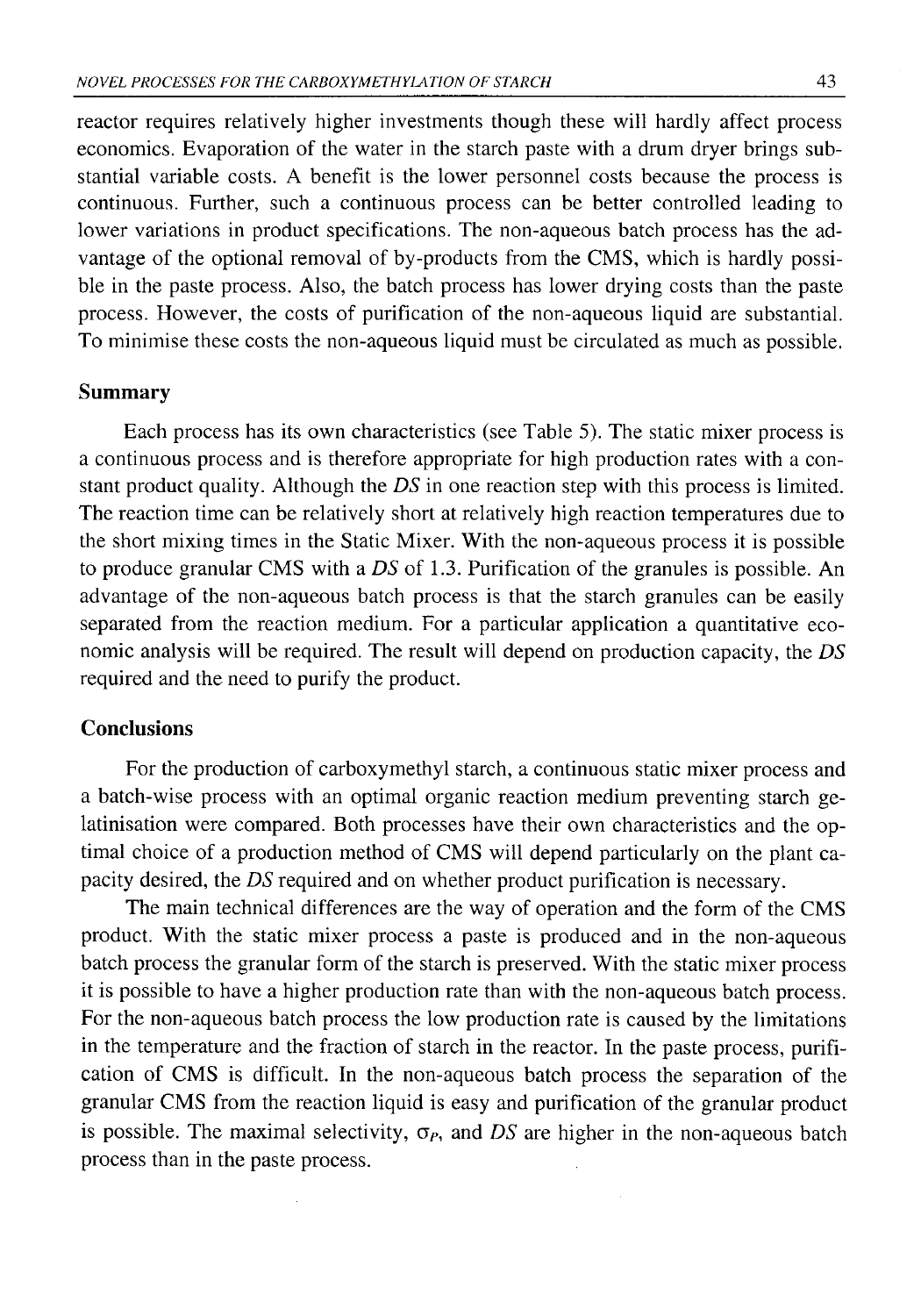Both processes have their own substitution pattern. In the starch paste process the mole fraction of mono substituted CMG is higher than in the non-aqueous batch process for an equal *DS.*

*Acknowledgements* Financial support of AVEBE (Veendam, The Netherlands) and The Netherlands Foundation for Chemical Research (SON), the support in equipment of Sulzer Chemtech and the stimulating discussions with AVEBE is kindly acknowledged. The authors are grateful to the following undergraduate students: Jaap-Jan Wever, Onno J. Mulder, Jeroen Zanting and Richard Smeding for their work on the starch paste process, and to Henk Kolk and Han Scherpenkate for their work on the non-aqueous batch process. Aho Ilgun is acknowledged for the analytical work and the AOD and Luuk Balt are acknowledged for the technical support.

## **Notation**

 $c_i$  Concentration of species *i*, kmol/m<sup>3</sup>.

- *D<sub>t</sub>* Internal diameter of the static mixer tube, m.
- *DS* Degree of substitution, ratio of moles substituent to moles AGU, kmol/kmol.
- *DS,* Theoretical *DS* at 100% selectivity of the limiting reactant towards the product CMS, kmol/kmol.

 $DS(\zeta_{\text{lim}}^e=1)$ Final degree of substitution with total conversion of limiting reactant:  $DS(\zeta_{\text{lim}}^e = 1)$ =  $DS/\zeta_{\text{lim}}^e$  |<sub>Mx</sub>, with Mx the last measurement section (M5 for SM1 and M4 for SM2).

- *F,* Response factor of mono-  $(i = 1)$ , di-  $(i = 2)$  and tri-CMG  $(i = 3)$  with respect to glucose  $(i = 0)$ .
- *k<sub>i</sub>* Reaction rate constant, with  $i = a$ , *b* and *c* for the three hydroxylgroups of AGU.
- L Length of the reactor, m.

MARR Mean absolute relative residual, MARR =  $\frac{1}{N}\sum_{i=1}^{N} \left| \left( y_i^e - y_i^m \right) / y_i^e \right|$ , for all non-zero  $y_i^e$ .

- $M_i$  Molecular weight of species *i*, kg/kmol.
- M Molarity, kmol/ $m<sup>3</sup>$ .
- *m* Mass, kg.
- *nr* Number of repetitions.
- *ni* Number of moles of species *i,* kmol.
- ROH Hydroxyl group of an AGU.
- RO<sup>T</sup> Dissociated hydroxyl group of an AGU.
- rps Revolutions per second,  $s^{-1}$ .
- *T* Temperature, °C.
- $T_c$  Temperature of thermostatting water,  ${}^{\circ}C$ .
- *t* Time, s or h.
- *V* Volume in reactor from entrance up to a certain axial position,  $m<sup>3</sup>$ .
- $V_r$  Volume of the reactor,  $m^3$ .
- *w<sub>i</sub>* Weigth fraction of species *i,*  $w_i = m_i / m_{tot}$ ; except for non-aqueous batch process:  $w_{H_2O} = m_{H_2O} / m_{tot}$  $(m_{\text{H}_2\text{O}} + m_{\text{org}}); w_{\text{AGU}} = m_{\text{AGU}} / (m_{\text{AGU}} + m_{\text{H}_2\text{O}} + m_{\text{org}})$ .
- *X i* Molar fraction of species *i.*

 $y_i^e$ ,  $y_i^m$  Quantity obtained by experiment or by model, respectively (e.g. c<sub>Cl</sub>-, *DS*) used in MARR.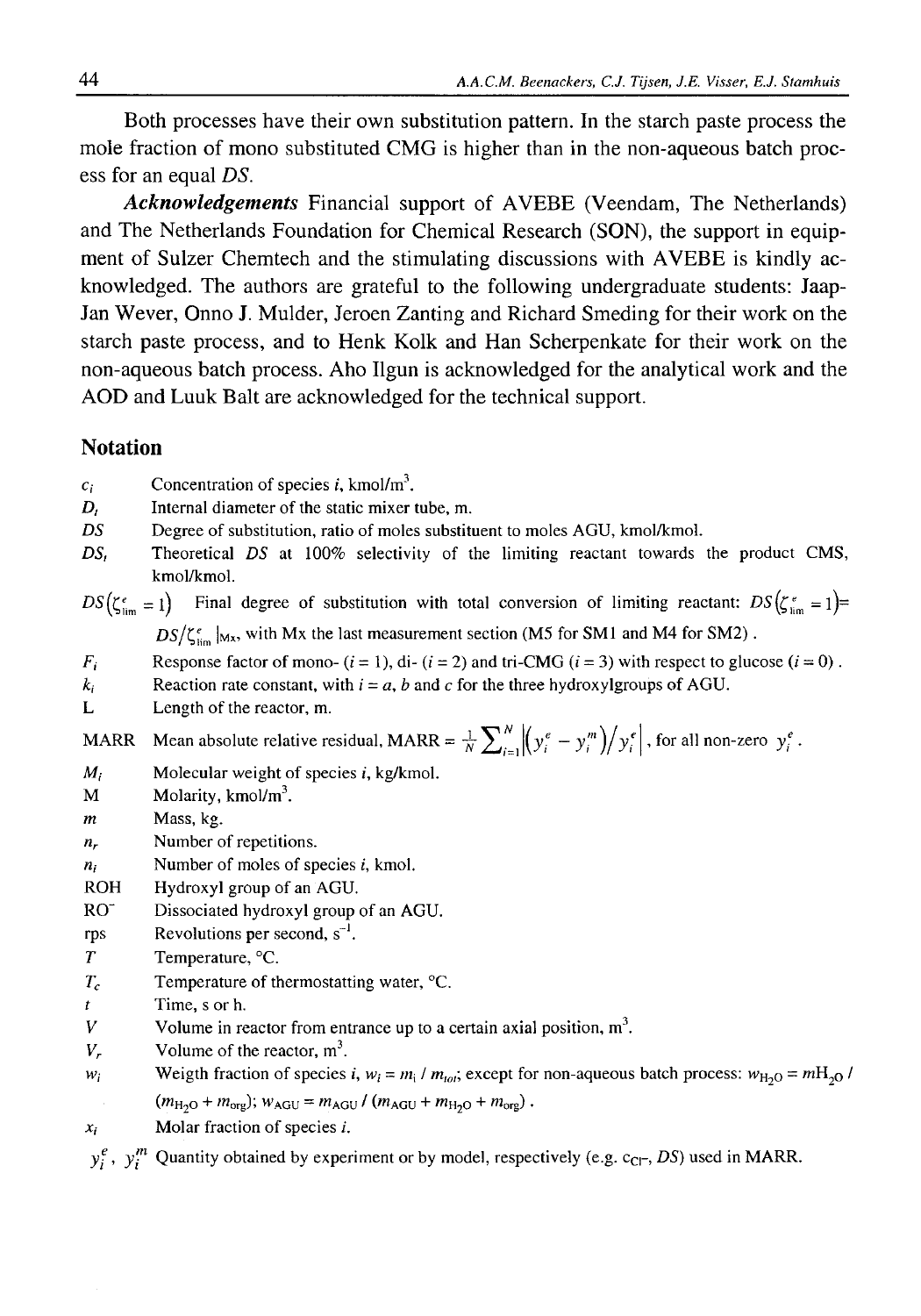### **Greek**

- $\eta_P$  Yield of product CMS based on limiting reactant.
- ζ/ Conversion of species *i.*
- *Op* Selectivity of SMCA towards CMS.
- *X* Mean residence time, s.

#### **Subscript**

- *A* SMCA.
- BR Batch reactor.

*exp, mod* Experimental and modelled, respectively.

- $i, j$  Species  $i, j$ .
- *I* liquid.
- *lim* Limiting reactant, SMCA or NaOH.
- *NABP* Non-aqueous batch process.
- org Organic liquid.
- *P* Product (CMS).
- *SM* Static Mixer process.
- *St* Stirrer.
- *tot* Total.
- *typ* Typical.
- 0 Initial value  $(t = 0)$ .

#### **Superscript**

*e, m* Experimental and modelled, respectively.

#### **Abbreviations**

- AGU Anhydroglucose unit.
- CMG Carboxymethyl glucose.
- CMS Carboxymethyl starch.
- M1 M5 Measurement sections of the static mixer reactor.
- PIR Pressure indication and registration.
- RI Refraction Index.
- SM Static Mixer.
- SMCA Sodium monochloroacetate (ClCH<sub>2</sub>COONa).
- TIR Temperature indication and registration.

### **REFERENCES**

- [1] Chowdhury J.K.: Biochem. Z., **148,** 1924, 76-97.
- [2] Starch: Chemistry and Technology, vol. II (Edited by Whistler, R.L. and Paschall, E.F.), Academic Press, New York, 1967.
- [3] Modified Starches: Properties and Uses (Edited by Wurzburg, O.B.), CRC Press, Boca Raton, Florida, 19B6.
- [4] Lammers G., Stamhuis E.J., Beenackers A.A.C.M.: Starch/Stärke, **45,** 1993, 227-232.
- [5] Streiff F.A.: Proc. Third European Conference on Mixing, (Paper C2), 1979, 171-188.
- [6] Gavrilescu M., Tudoze R.Z.: Acta Biotechnol., **15,** 1995, 3-26.
- [7] Visser J.E.: Continuous Chemical Modification of Starch in a Static Mixer. Ph.D. thesis, University of Groningen, The Netherlands. To be published.